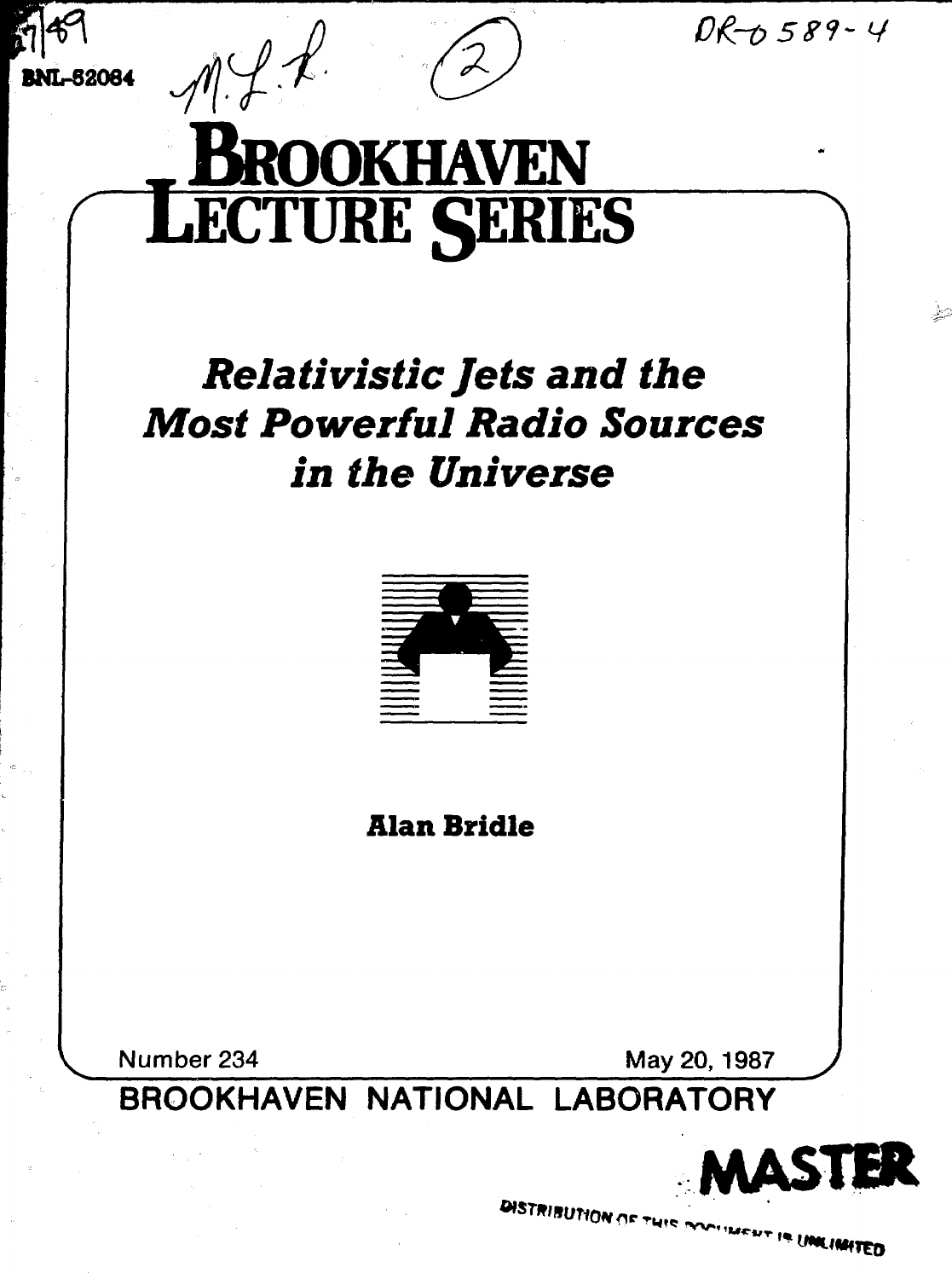#### **DISCLAIMER**

**This report was prepared as an account of work sponsored by an agency of the United States Government. Neither the United States Government nor any agency thereof, nor any of their employees, makes any warranty, express or implied, or assumes any legal liability or responsibility for the accuracy, completeness, or usefulness of any information, appaiatu<sup>c</sup> , moduct, or process disclosed, or represents that its use would not infringe privately owned rights. Reference herein to any specific commercial product, process, or service by trade name, trademark, manufacturer, or otherwise does not necessarily constitute or imply its endorsement, recommendation, or favoring by the United States Government or any agency thereof. The views and opinions of authors expressed herein do not necessarily state or reflect those of the United States Government or any agency thereof.**

**BNL-52084 UC-410 (General Physics - DOE/OSTC-4S00 - Interim 3)**

BNL—52084

DE89 005980

# *Relativistic Jets and the Most Powerful Radio Sources in the Universe*

### **Alan Bridle**



**Number 234**

**May 20, 1987**

**BROOKHAVEN NATIONAL LABORATORY**

**Associated Universities, Inc.** Under Contract No DE-AC02-76CH00016 with the **United States Department of Energy**

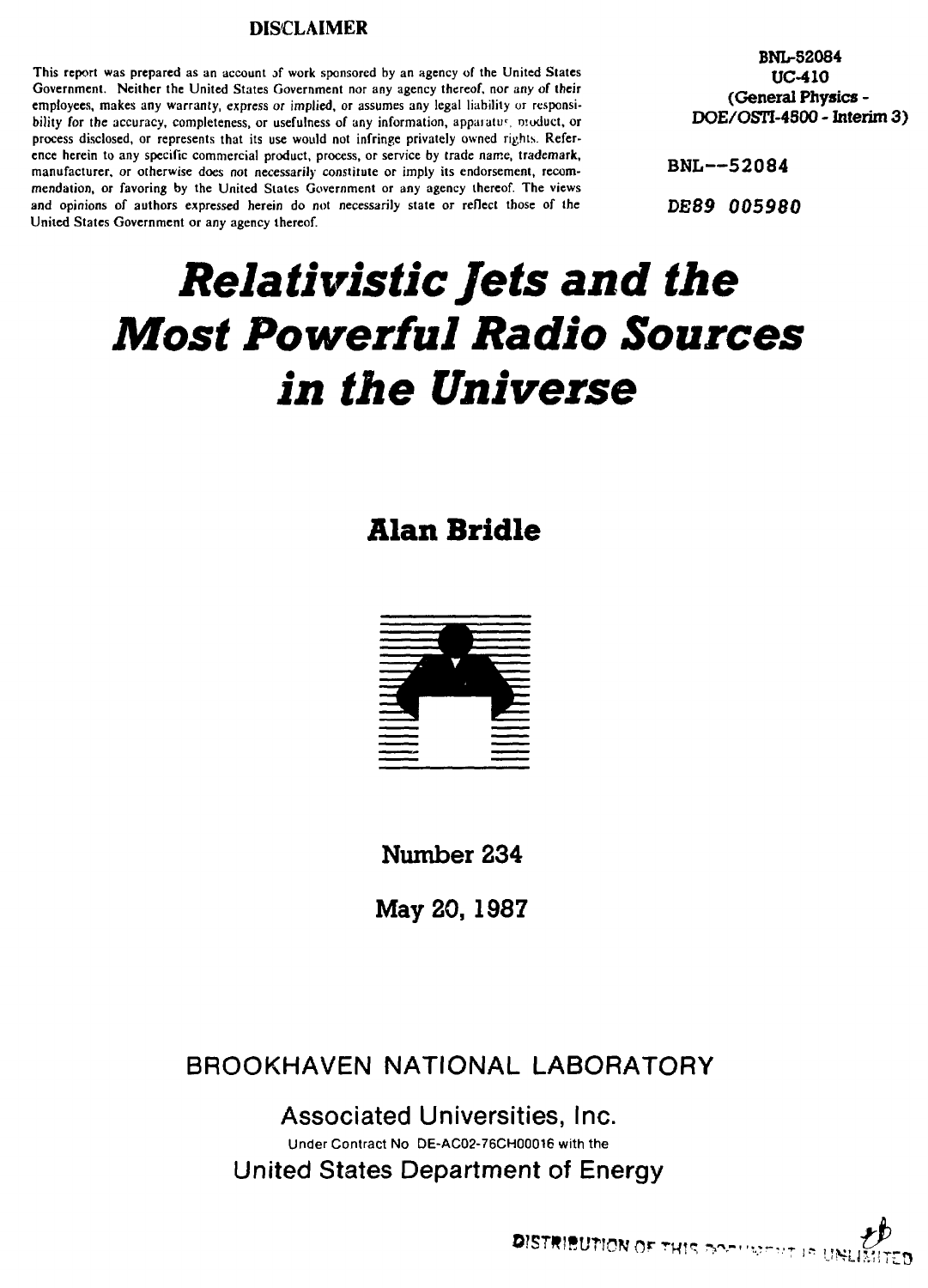#### DISCLAIMER

This report was prepared as an account of work sponsored by an agency of the United States Government. Neither the United States Government nor any agency thereof, nor any of their employees, nor any of their contractors, subcontractors, or their employees, makes any warranty, express or implied, or assumes any legal liability or responsibility for the accuracy, completeness, or usefulness of any information, apparatus, product, or process disclosed, or represents that its use would not infringe privately owned rights. Reference herein to any specific commercial product, process, or service by trade name, trademark, manufacturer, or otherwise, does not necessarily constitute or imply its endorsement, recommendation, or favoring by the United States Government or any agency, contractor or subcontractor thereof. The views and opinions of authors expressed herein do not necessarily state or reflect those of the United States Government or any agency, contractor or subcontractor thereof.

> Printed in the United States of America Available from National Technical Information Service U.S. Department of Commerce 5285 Port Royal Road Springfield, VA 22161

> NTIS price codes: Printed Copy: A02; Microfiche Copy: A01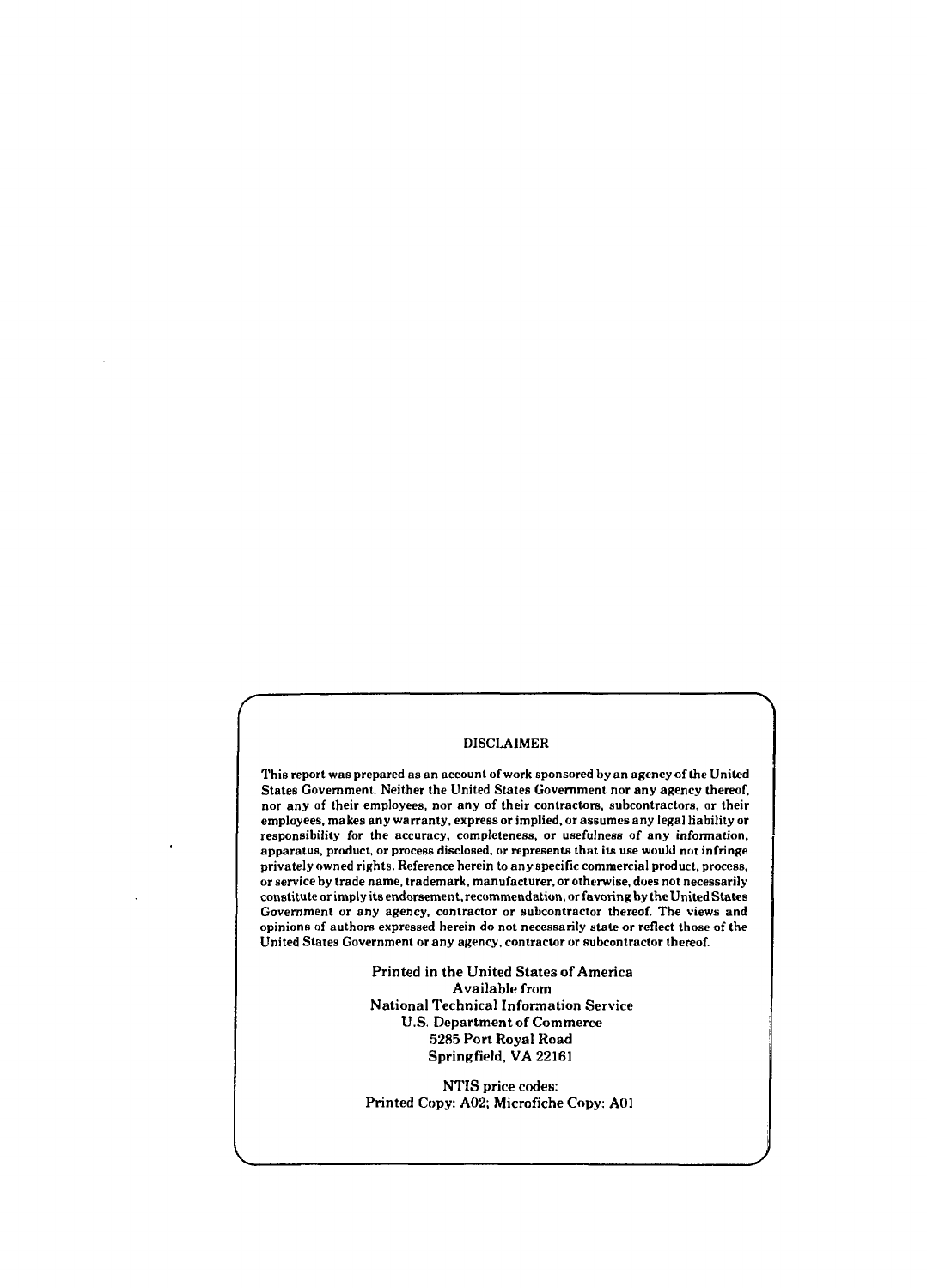## **Summary**

Relativistic jets, which are beams of particles and magnetic fields emitting synchrotron radiation that emanate from black holes at the centers of galaxies and quasars, have been one of the most exciting discoveries made at the Very Large Array (VLA) operated by the National Radio Astronomy Observatory (NRAO).

The VLA is an array of 27 antennas, each 25 meters in diameter, distributed in a Y-formation with two branches 21 kilometers long and one branch 19 kilometers long. Astronomers can use it *to* study relativistic jets that generate intense natural radio sources (or transmitters). These sources, associated with regions hundreds of thousands of light years across, are the most powerful in the universe in energy output.

In his lecture. Bridle describes how consecutive advances in imaging techniques for radio astronomy have uncovered the properties of the powerful radio sources, culminating in the discovery at the VLA that many of these sources contain radio emitting jets. He then describes some of the NRAO's research on these jets, and discusses the jets' physical properties. He concludes with an outlook for the future: the NRAO's Very Long Baseline Array (VLBA) is to be completed in the early 1990's. The VLBA is an array of ten radio telescopes distributed from Hawaii to St. Croix, from the Canadian border to Texas. With the VLBA, astronomers plan to look more deeply into these radio sources.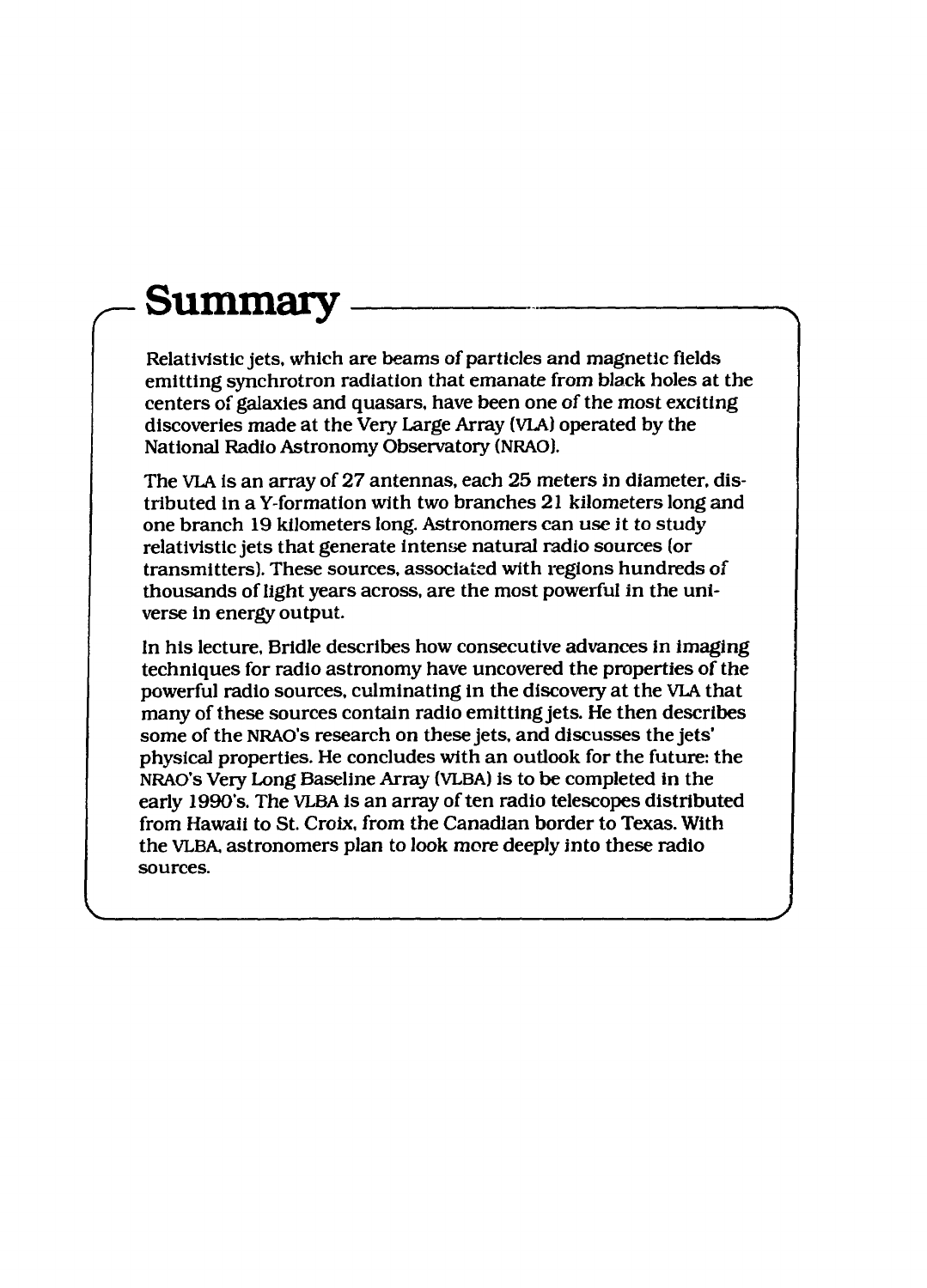### Relativistic Jets and the Most Powerful Radio Sources in the Universe Alan Bridle

#### *Introduction*

Since the early 1950's, astronomers have known that some of the most intense features of the natural radio noise background are generated by extremely remote, powerful sources. These "radio-loud" galaxies and quasars are among the most distant objects known to astronomy. We hope that they will eventually provide us with ways to probe conditions in the universe at the time when galaxies began to form out of the matter that emerged from the "Big Bang"—the explosion that seems to have set all the visible universe in motion.

To use telescopes to study the past history of the universe, we must first understand the physics by which the matter in it radiates. Whenever we learn the physics of a class of astronomical object, we gain a chance to explore new facets of universal history by studying the furthest known members of that class. The most luminous objects in the universe are thus doubly important to us—first because explaining how they radiate so much energy is an extreme test for our physics, and second because it is these objects that our telescopes can detect at the greatest distances. Because the radiation from the most remote objects has taken longer to reach us than that from nearer ones, it brings us clues to conditions at the earliest times that we can probe by observing discrete objects. The distant, powerful radio sources are thus valuable individual "fossils" in the telescopic chronicle of the early universe.

I will first explain how consecutive improvements in our ability to make images of cosmic radio sources uncovered the properties of these remote and powerful radio transmitters. Then 1 will summarize the current view of their physics, and the problems associated with that view. Finally, I will suggest how this research will be advanced when the National Radio Astronomy Observatory's (NRAO) next major instrument, the Very Long Baseline Array (VLBA). is completed in the early 1990's.

#### *The Radio Sky*

I will begin by introducing the radio sky. Our home is in the suburbs of a galaxy of about a hundred billion (10 $^{\text{11}}$ ) stars, arranged in a shape like that of a lens about a hundred thousand light-years across. When we look at the night sky, we view this "lens" from a position inside it, so we see it as an encircling band of light—the "Milky Way". The first discovery in radio astronomy, made in 1933 by Karl Jansky, was that the Milky  $W_1$  is a source of radio "static", or "noise". The intensity of this natural noise signal varies smoothly around the Milky Way, and is generally greatest where the visible Milky Way is brightest. The development of radio techniques during the Second World War led to a second accidental discovery when military radar operators learned that the Sun is also a strong source of radio noise.

These early discoveries of radio noise signals from the Milky Way and from the Sun implied a crude similarity between the radio sky and the visible sky. As the Milky Way is an assemblage of stars, and the Sun is the nearest star, it seemed likely that cosmic radio emissions might be energy that "trickles down" to radio wavelengths from processes in the stars of our galaxy.<sup>1</sup> It has turned out that there are indeed many processes by which stars contribute to the Milky Way radio emission. These processes involve most phases of the stellar life cycle from birth to death, but I will not detail them here. 1 want instead to focus on the next major discovery that was made by the young science of radio astronomy.

As astronomers began to explore the sky with directional receiving antennas in the late 1940"s. they found that against the smooth background of radio emission from the Milky Way there are also many discrete radio sources.

 $^1$  I say "trickled down" here both because radio photons have less energy than visible photons and because the total radio power emitted by our galaxy (about  $10^{32}$ watts) is small compared with the power it emits at visible wavelengths (about  $6 \times 10^{36}$  watts).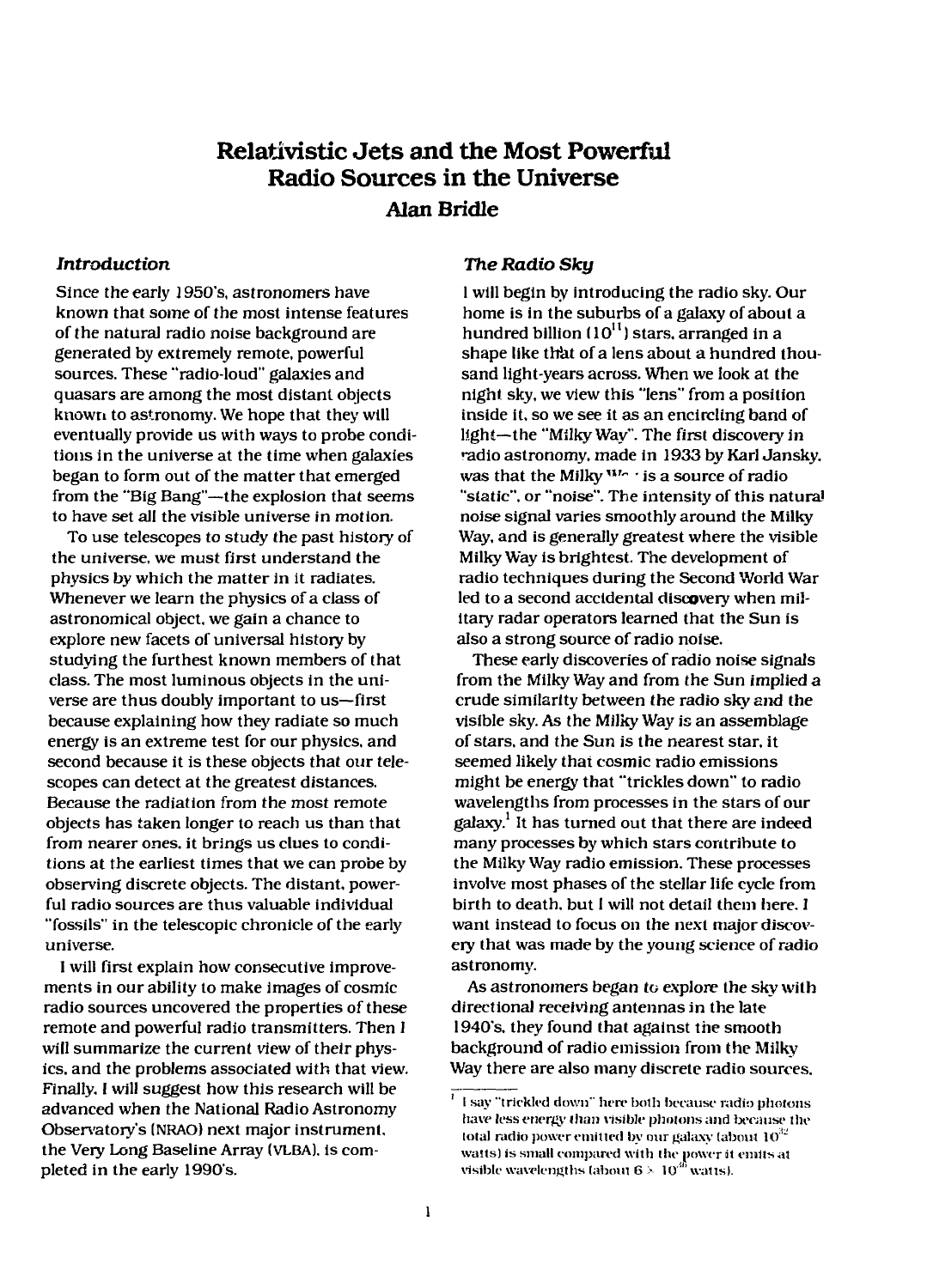that is, localized regions of the sky that emit particularly strong radio noise. As the Sun and the Milky Way had both been *detected* as radio sources, astronomers first surmised that the discrete sources were also stars that are members of our galaxy. But the positions of the brightest discrete radio sources did not correspond to those of the brightest visible stars. It therefore seemed likely that the sources were produced by a previously unknown class of peculiar "radio stars". This later proved *to* be spectacularly incorrect, as we learned that many of the brightest discrete radio sources are  $\alpha$  associated with entire distant galaxies.<sup>2</sup> A conspicuous example is in the direction of the stellar constellation of Cygnus ("The Swan"), so it was called "Cygnus A". Much of this paper describes the systematic uncovering of the structure of Cygnus A, and of the physics relating *to* this source and to the other "radio galaxies".

#### *Cygnus Revealed*

Soon after the discrete radio sources were discovered, astronomers began trying to measure their sizes. They wanted to know whether, for example, the sources were small enough to be related to individual stars. It was quickly clear that most of them were too small for their structure to be apparent when they were scanned with single radio antennas. Progress came instead when an analogy was made with optical techniques that AA Michelson had used in 1920 to measure the angular diameters of visible stars.

Michelson's "Stellar Interferometer" used two well-separated mirrors to collect the light from a star and then pass it through two slits to form an interference pattern. The angular size of the star could be measured by studying how the amplitude of the interference fringes varied with the separation *D* of the mirrors. The analog in radio astronomy is to use two antennas, separated by distance *D,* to collect radio signals from a discrete source, and then to correlate the two signals. By studying how the correlated signal power varies as D is varied, one can measure the angular size of the radio source. By determining the phase of the interference pattern, one can also measure the source's position in the sky.

When pairs of antennas were used as interferometers to study Cygnus A. the first new datum they obtained was an improved position for the center of the radio source. In 1951. this was measured accurately enough to identify Cygnus A with an optical object that was clearly not a star but an entire galaxy. Optical astronomers then found that recognizable lines in this galaxy's spectrum were displaced toward the red with a wavelength shift  $(\delta \lambda / \lambda)$  of 0.056. The red shift of the spectrum of a galaxy measures ' the velocity with which it is receding from us as the universe expands. The velocities increase with the distance of the galaxy from our own. and the velocity-distance relationship has been calibrated by measuring it for nearby galaxies whose distances can be determined in other ways. The 5.6% red shift of Cygnus A's galaxy implies that it is about 520 *million* light-years away.

Knowing both the strength of the radio signals received from Cygnus A and *its* distance, one can deduce that its intrinsic radio power is about  $5 \times 10^{37}$  watts. For comparison, the total *radio* power emitted by the Milky Way is only about 10<sup>32</sup> watts, and the total *optical* power emitted by its 100 billion stars is only about  $6 \times 10^{36}$  watts. This sets a physical context for the radio power of Cygnus A, as the starlight In our galaxy is powered by thermonuclear fusion, a highly efficient energy source (in terms of energy release per unit mass). The enormous radio luminosity of Cygnus A relative to that of our own galaxy posed several problems. Does Cygnus A tap a much more efficient energy supply than that of fusion in its stars? Or does it contain exceptionally many stars? Or are its stars unusually efficient at channeling their energy supply into radio noise? Clearly, if the radio signal from Cygnus A is derived from processes in its stars, by analogy with that from the Milky Way, the signal should come from a region centered on, and about the same size as, the visible galaxy.

The layout of the Cygnus A radio source was first determined by an interferometer operating at 125 MHz in 1952; Figure 1 reproduces the result of this pioneering observation. Most of the radio signal comes from two extended regions, or lobes, that sit astride the galaxy. At 125 MHz. the lobes emit approximately equal powers, are about 51 arc seconds by 30 arc seconds in diameter, and their centers are

<sup>2</sup>  True "radio slars". i.e.. stellar radio sources In our own galaxy, are generally much fainter and were not discovered until the 1960's.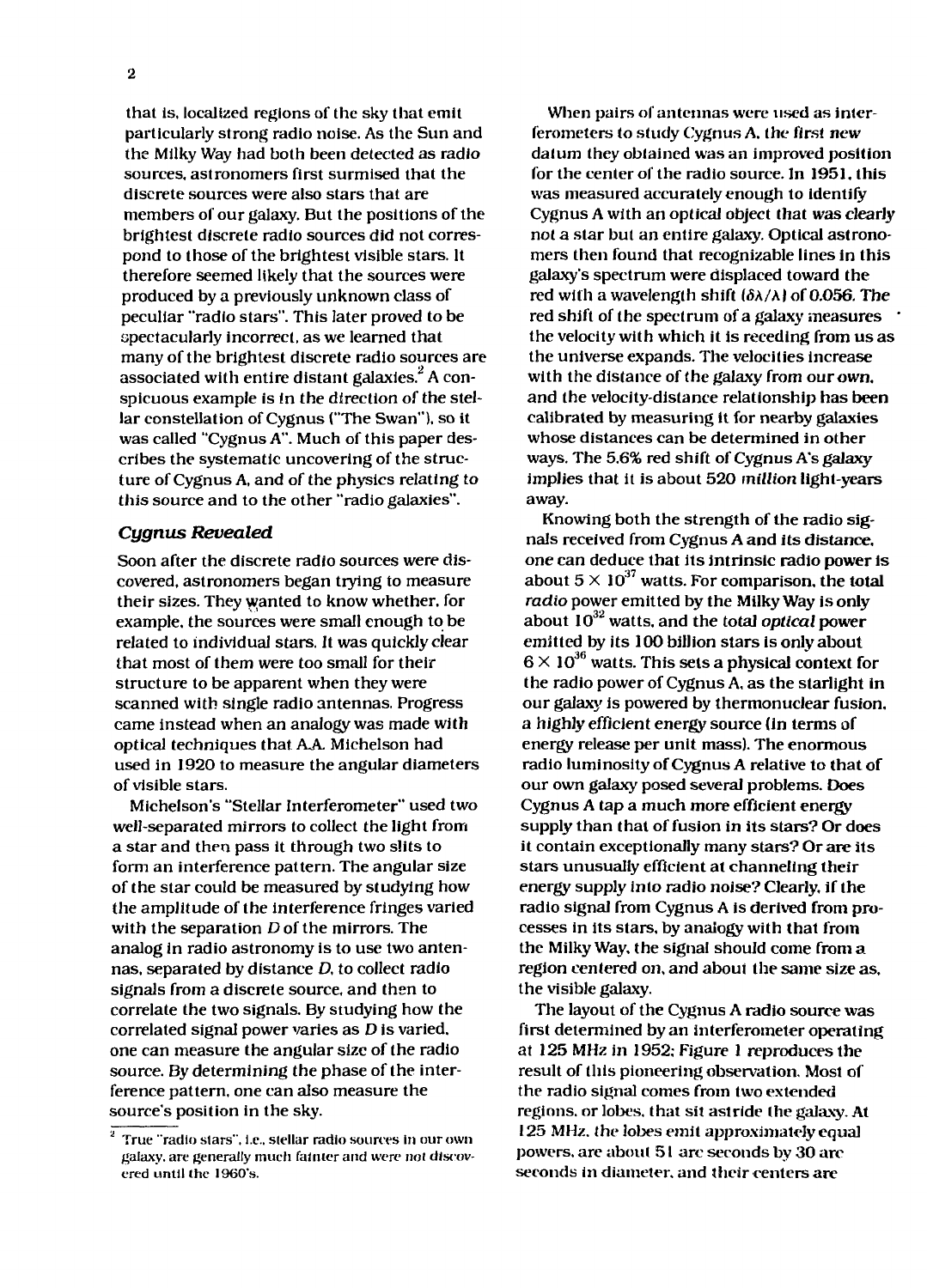about 88 arc seconds apart. Knowing the angular separation of the lobes, and the distance to Cygnus A. one can deduce that the outer parts of the lobes are 100,000 light-years outside the galaxy. The enormous radio luminosity of Cygnus A therefore comes mainly from two similar regions that are far from most of the stars (and thus from most of the *known* mass and energy resources) of the parent galaxy.

Two problems had become clear. One is of energy generation—what energy reservoir fuels the enormous radio power of a source such as Cygnus A? The other is of energy transport $$ how can such a galaxy funnel energy far from most of its stars, to the two "lobe" regions that emit most of the radio noise?

#### *The Emission Mechanism*

The observation that showed Cygnus A to be a double radio source provided other clues about the mechanism of the radio emission. Knowing the intensity of the source and the angle it subtends, one can work out its "effective brightness temperature", by asking: if the source was an ideal "black-body", how hot would its surface have to be for the observed area to emit the observed luminosity? The answer, from the 125 MHz data, is about 300 million Kelvin. A physical black-body at that temperature would be a gas that could not be restrained by the gravity of the visible galaxy. Furthermore, the intensity of the radio noise from Cygnus A (and from other sources of this class that were recognized later) increases with decreasing radio frequency (roughly as a  $v^{-0.8}$  power law), whereas that from a black-body at 300 million Kelvin would decrease with decreasing frequency. would decrease with decreasing frequency.

These results point to a nonthermal emission mechanism, that is, one in which the radio noise is emitted by matter that is not in thermal equilibrium. Of many mechanisms that have been considered, the most plausible is that the emission is synchrotron radiation: it is produced by the process that generates the intense light in the National Synchrotron Light Source at Brookhaven (though with radically different parameters in the source region). The reasoning for this is as follows. The only way to launch electromagnetic radiation is to accelerate a charge. The lightest, and therefore easiest, charges to accelerate are electrons. The only plausible way to accelerate electrons far from galaxies is for them to move in magnetic fields



*Figure 1. The structure of the 125-MHz radio emission from Cygnus A, as determined by R.C. Jennisonand M.K. Das Gupta in 1952. They Jound that the radio emission originates in two extended regions (depicted here as the two shaded boxes), each about 51 by 30 arcsec across and separated by about 88 arscec II'28'). The parent galaxy is midway between the two radio emitting regions.*

generated by currents in the galaxy or in the intergalactic material. To emit such an enormous luminosity from magnetic field strengths that are unlikely on energetic grounds to be more than a few tens of microgauss. the mechanism must be highly efficient. Electrons radiate most efficiently in a magnetic field when they travel at speeds close *to* that of light, and lose energy by the synchrotron radiation process.

Even so, the total energy reservoir required to produce the radio luminosity of Cygnus A by synchrotron radiation is startling. To calculate it uniquely, we should know the strength B and geometry of the magnetic field in the source, and the luminosity  $L$  and the volume  $V$  of the radio emitting region.  $L$  and  $V$  can be inferred from the observations, but we have no prior knowledge of the magnetic field strength *B.* We can make progress despite our ignorance of this parameter, however. The total energy of the particles in a synchrotron source of luminosity L and volume V scales as  $B^{-3/2}L$ , while the energy in the fields scales as  $B<sup>2</sup>V$ —for given (that is, observed) values of L and V, the particle energy decreases, and the field energy increases, with increasing *B.* There is therefore a value of B that minimizes the total (particle plus field) energy that is needed to produce the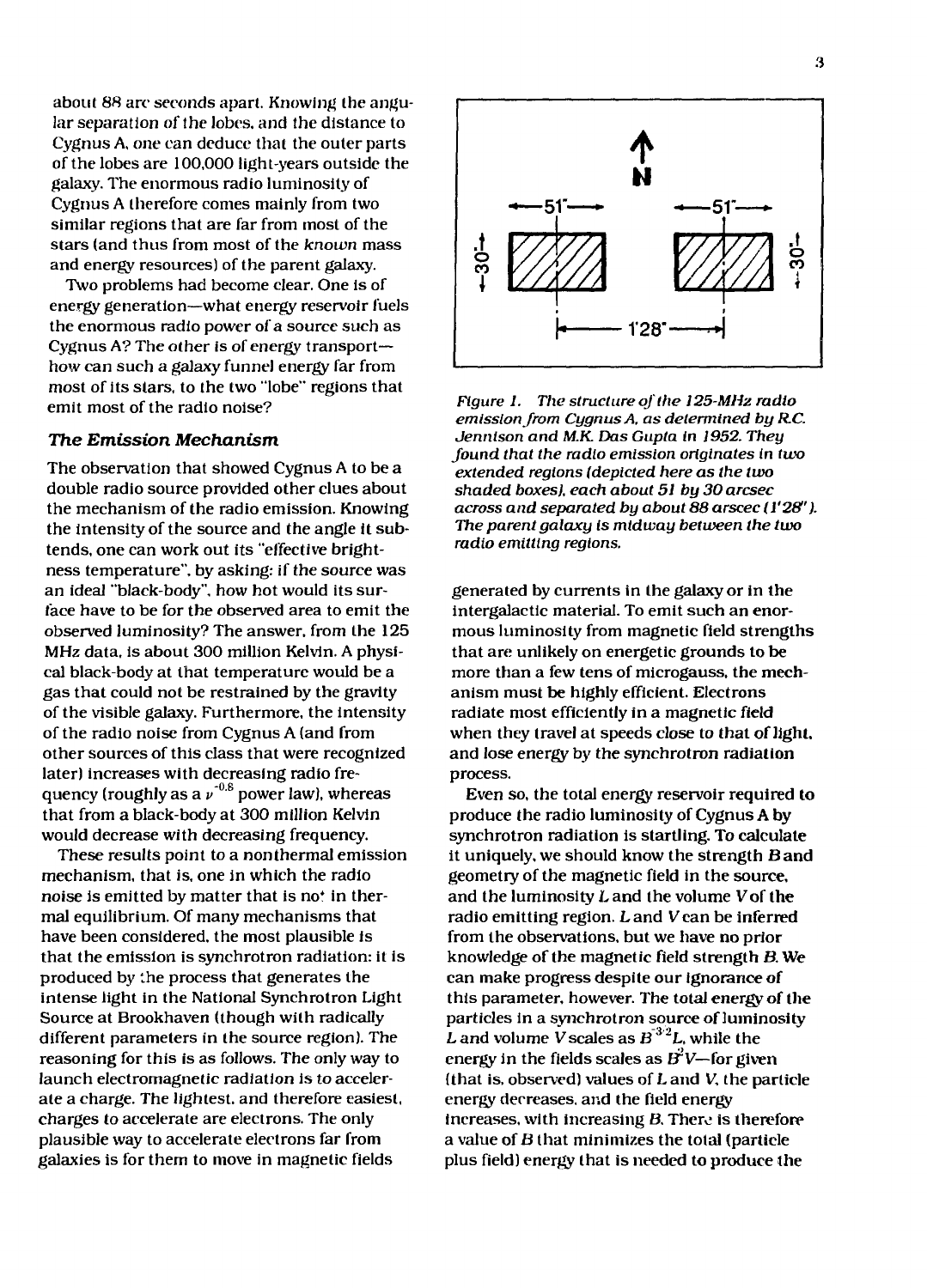$\overline{\mathbf{4}}$ 

source. In this "energy-efficient" stale, the total energy of a radio source would be divided about equally between the particles and the fields. We can estimate the parameters of this state for a source with known  $L$  and  $V$  by making a few plausible assumptions (for example that the large-scale fields and the particle motions are almost random—unlike those in a laboratory synchrotron, but more likely in the astrophysical context). In this minimum-energy state, Cygnus A would contain about  $2\times 10^{52}$  joules in relativistic electrons and magnetic fields, an energy budget equivalent to the entire rest mass of about 110,000 stars like the Sun. As I said above, this is a startling result, given (a) that this is a lower limit, and (b) that it must be delivered by a galaxy to regions up to a hundred thousand light years from most of its stars! A( the approximately 1% efficiencies of mass-toenergy conversion in hydrogen fusion reactions in stars, about  $10^7\,\mathrm{sun}$  like stars would have to contribute. *Hut* normal stars channel little of their energy output into relativistic electrons and magnetic fields, so a larger parent mass (equivalent to that of  $10^8$  to  $10^9$  sun-like stars) would be needed if stellar fusion reactions are the ultimate source of the energy.

This analysis raises many questions. Do these sources tap an energy supply more potent than that of thermonuclear fusion reactions? Does the stellar population of the galaxy play any role in energizing (hem? Can we be sure that the emission mechanism is synchrotron radiation?



*Figure 2. The 300-foot antenna at the National Radio Astronomy Olxwrvalory in Green liank. West Virginia is the second largest steerable radio telescope in the world. It has a paraboloidal reflecting surface with an area of 1.8 acres thatjocuses arriving radio waves onto receivers over 200fvet above the ground. It ivould clearly be absurd to extraixilate this technology lo apertures many kilometers* across. *as required to resolve details of radio sources such as Cygnus A.*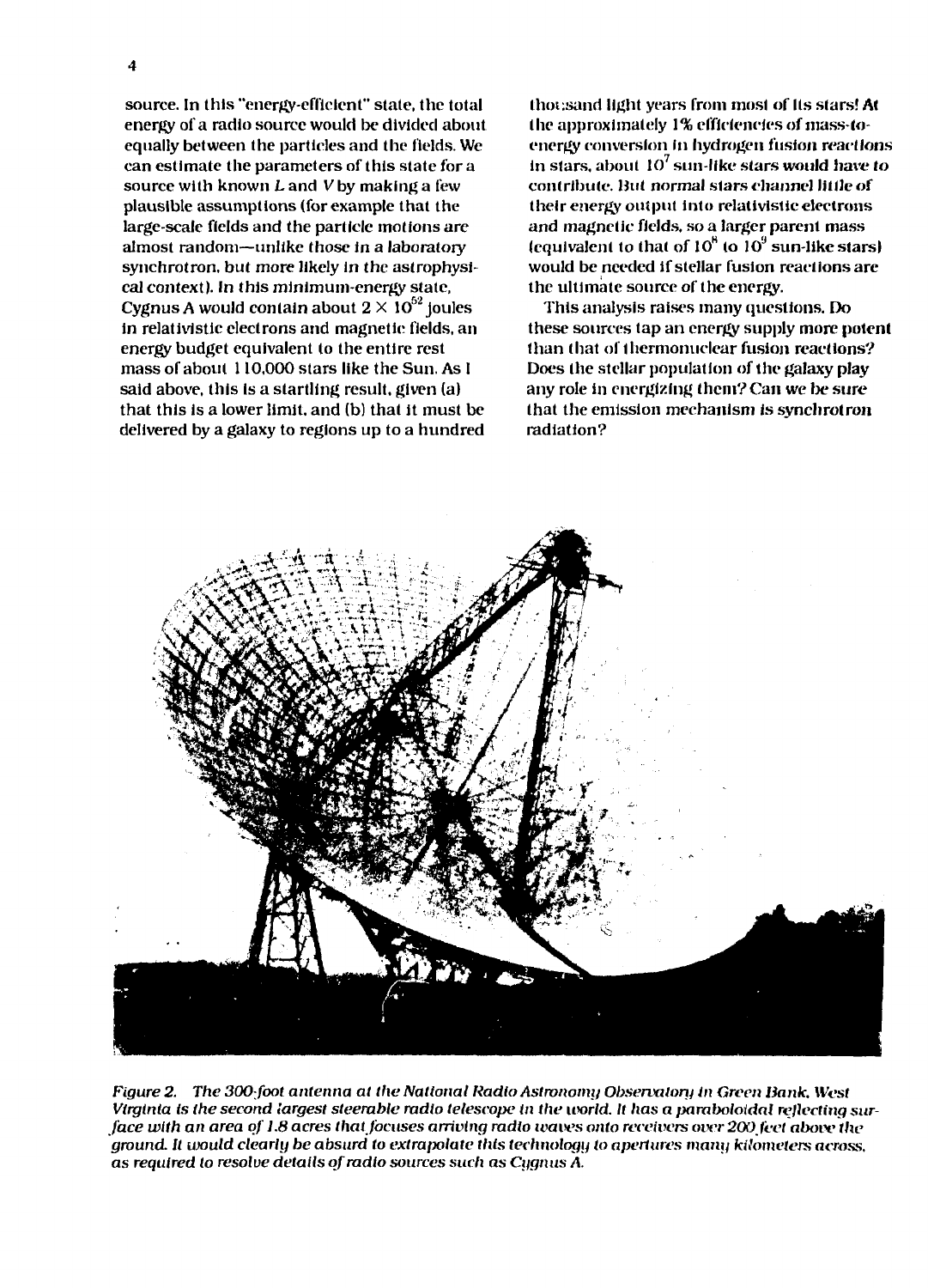The last question still cannot be answered with complete certainty, but the argument that I used to introduce the synchrotron mechanism here has survived dose scrutiny. No one has proposed a mechanism that is both more plausible and more efficient, but the synchrotron mechanism has passed other important tests. For example, the radio emission from (he double radio sources has been found to be linearly polarized, as expected if we are observing synchrotron radiation from particles that move in somewhat (but not completely) disorganized magnetic fields. Also, the minimum energy calculations for Cygnus A ask for mean magnetic field strengths about 60 microgauss: the electrons that radiate at radio frequencies would then have energies from 100 MeV to several GeV. If the electrons in Cygnus A have an energy spectrum like that observed in the primary cosmic rays at such energies, the synchrotron radiation mechanism predicts a radio spectrum similar *to* that observed in Cygnus A (and in other double radio sources). This agreement is comforting, though not decisive (as we are not certain where or how the cosmic ray electrons themselves are accelerated). Finally, synchrotron sources can (theoretically) reach effective temperatures near  $10^{12}$ K before being "overwhelmed" by inverse Compton processes; this limit is close to the maximum effective temperature that has been observed at radio wavelengths in the brightest parts of these sources. The hypothesis that radio galaxies emit mainly by the synchrotron mechanism has therefore passed every test that we can give it, while other mechanisms that have been proposed have encountered even greater difficulties.

#### *Aperture Synthesis and the Radio Source Population*

The next important steps came from a technique that was developed in the late 1950's and early 1960's by Martin Ryle's group at the Cavendish Laboratory in England. To make detailed images of radio sources such as Cygnus A requires angular resolutions of a few arc seconds or better. Because radio waves have long wavelengths, a single radio antenna must have an enormous reflecting surface to provide such angular resolution. Figure 2 shows the 300-foot diameter antenna at the NRAO's facil-

ity in Green Bank, West Virginia. This Is *one of* the largest steerable parabolic antennas ever constructed. To pick out interior details of a source like Cygnus A at centimeter wavelengths (where radio receivers are most sensitive) would require an aperture many kilometers in diameter. The technology used for the 300-foot telescope obviously cannot be extrapolated to such scales! But an extension of the interferometer principle rescues us. The information that would be brought to the focus of such a "dish" antenna is also present in the amplitudes and phases of the electric fields over the dish's parabolic reflecting surface. Ryle's group showed how to "synthesize" giant antennas by sampling the electric field's amplitude and phase over an aperture, then forming an image of the source later using a digital computer rather than by bringing the radiation to a focus via the geometry of a physical parabolic surface.

I can illustrate Ryle's "aperture synthesis" technique with Figure 3, which shows other antennas in the valley at Green Bank. As well as the 300-foot dish, there are three smaller antennas, used together as an interferometer. Relative to any one of these antennas, each of the others sweeps out a ring around it as the Earth rotates. Ryle realized that by measuring the amplitude and phase of the correlation between the signals received by pairs of such small antennas over a period of time as the earth rotates, one can reconstruct the information that would fall instantaneously on an ringlike aperture whose radius is the distance between the antennas. By moving the antennas throughout the valley in Figure 3, one can build up, over a period of many days, the information that would be collected instantaneously by an antenna almost twice the size of the valley. This technique can be used to "synthesize" huge telescopes, and has dominated high-resolution radio astronomy ever since it was first shown radio astronomy ever since it was modellated.<br>to be practical.<sup>3</sup> It is mathematically similar to measuring the hologram of the radio sky on the ground, and then reconstructing an image of

 $\overline{3}$ It turns out that the increased time taken to gather the information by aperture synthesis is repaid in many applications, as the valley-sized antenna would instantaneously image only a narrow field of view, while the "synthesized" antenna images (he wider field of view of the smaller antennas. The total time taken to image an extended patch of sky at high resolution is similar for the hypothetical valley-sized antenna and for the synthesis technique.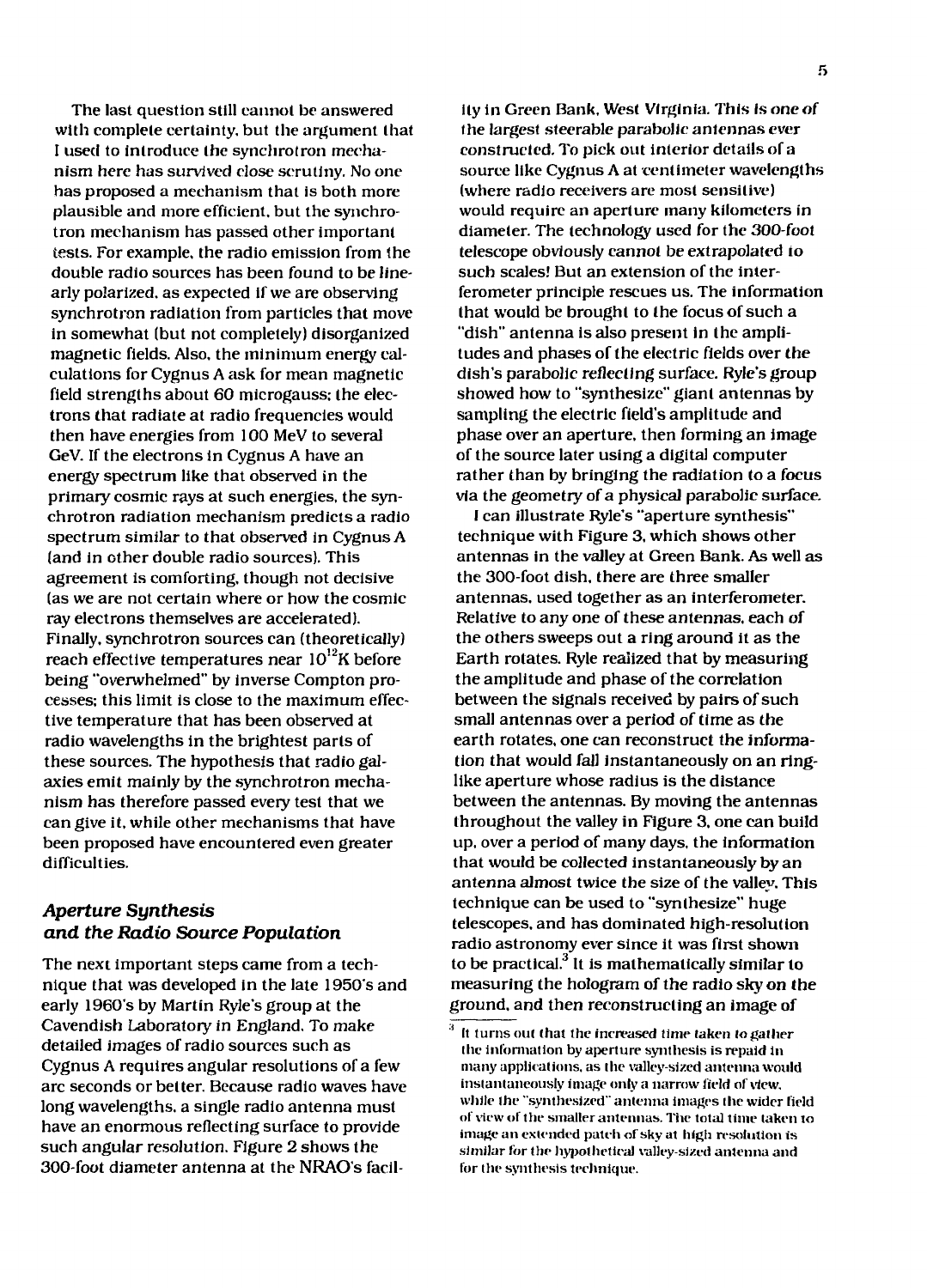6

the sky by using a computer to Fouriertransform the hologram. It also parallels techniques that are used for crystal structure analysis by X-ray diffraction. Ryle won the Nobel Prize for Physics in 1974 for developing this method and for applying it in radio astronomy.

In the 1960's, many of the strong discrete sources were examined by aperture synthesis. Figure 4 illustrates the results from this period, displaying the intensity of the emission from Cygnus A as contours of equal noise intensity. These data confirm the basic double structure shown in Figure 1, but also hint at things to

come—there are signs that the emission is more intense toward the outer parts of the two "lobes". Such studies through the 1960's showed that most of the discrete sources have two lobes astride a visible object. All the *galaxies* that could be identified with such wide double radio sources were massive, slowly rotating, elliptical systems containing old stars and little cool gas. In contrast, galaxies like our own Milky Way—rapid rotators, full of cool gas and young stars tracing a beautiful spiral-armed layout, never make powerful double radio sources.



*Figure 3. General view of the Deer Creek Valley, containing the National Radio Astronomy Observatory's site at Green Bank, Virginia. The 300-foot antenna shown in Figure 2 is in the foreground to the left. The smaller (85-foot) antennas stationed in a line to the right of this view are used together as a three-element interferometer. As described in the text, these three antennas are moved both by the Earth (which rotates the whole scene around once per day) and also by relocating them along the runway that joins them, to build up the Uijormation that tvould be collected instantaneously by radio telescope about twice the size of the valley.*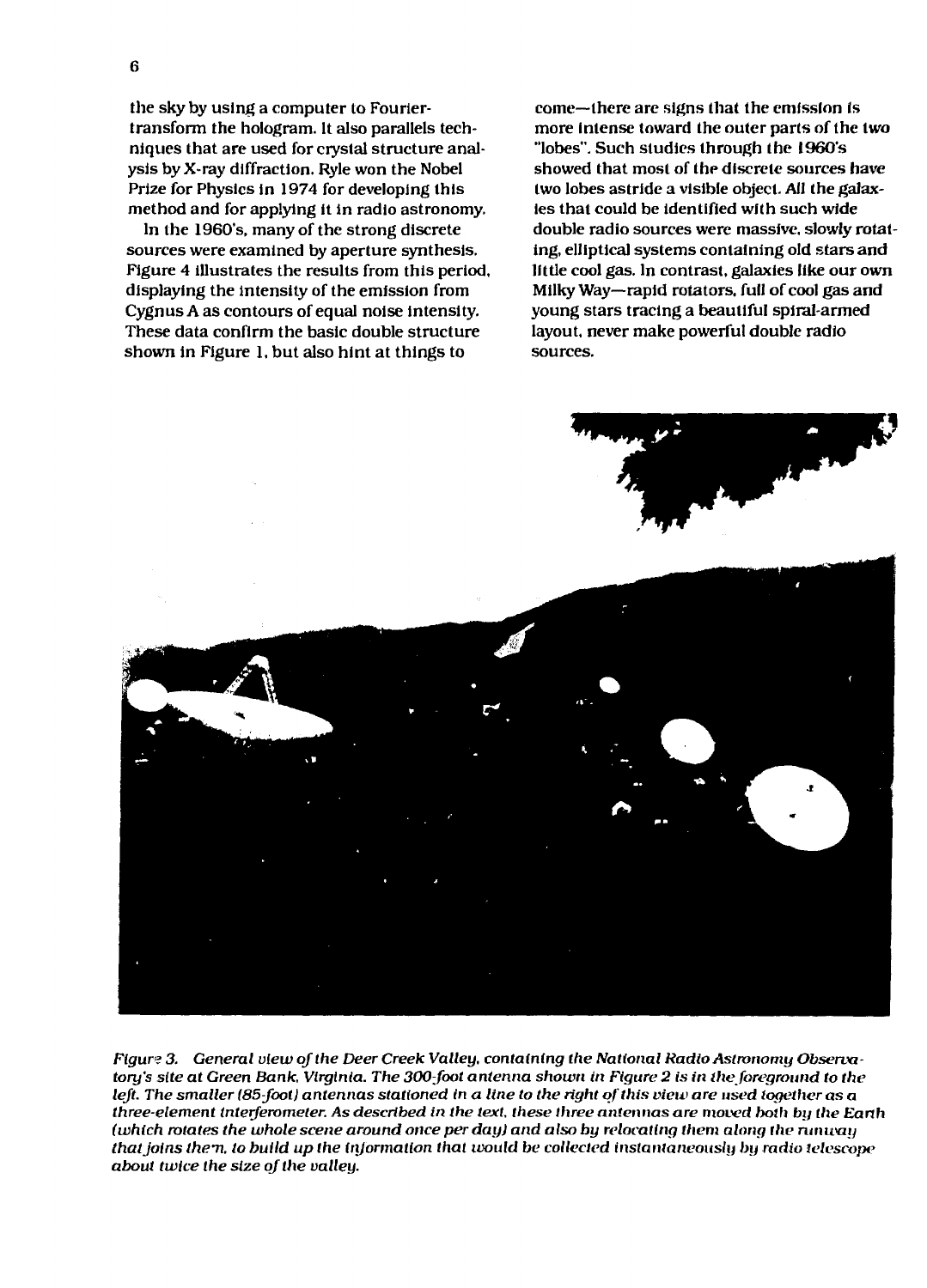#### *The Quasars*

While trying *to* identify the visible objects associated with radio sources, astronomers took the optical spectra of some apparently star-like objects near the radio positions. These spectra remained puzzling until 1963, when *it* was realized that they contained red shifts  $\delta \lambda / \lambda \sim 0.5$ , ten times that of Cygnus A. Within a few years, red shifts up to  $\delta\lambda/\lambda \sim 2$  had been found for other bright double radio sources. These red shifts Imply distances up to 10 to 20 *billion* light-years (a major uncertainty being whether the expansion of the universe has been slowed significantly over such enormous times by the gravity of the matter it contains). Clearly, though, the radio waves from objects with such huge red shifts bring us information about events that occurred long before the Earth had formed! The objects became known as *quasars (quasi-stellar sources).* We have since learned that quasars are galaxies with exceptionally luminous central regions. The great distances of the quasars associated with the brightest radio sources imply that surveys of the radio sky have now cataloged most of the extremely powerful natural radio sources in the universe. This sobering fact justifies the title of my lecture!

#### *The Compact Radio Sources*

*A* few per cent of the radio sources that are identified with elliptical galaxies and quasars are not wide doubles like Cygnus A. Most of their radio emission comes instead from regions less than an arc second across, at the centers of the associated optical objects. The red shifts of these compact radio sources overlap those of the wide doubles. Most compact sources are thus not more distant (and only apparently smaller) than the wide doubles, but are intrinsically small sources with powers similar *to* those of the wide doubles. Some vary significantly in intensity on time scales of a year or so; this suggests that they are only about a light-year across. It was thought at first that the wide doubles might be produced by explosive events in galactic nuclei (where the mass, and thus presumably the energy supply, of the galaxy is most concentrated). Could the compact sources be an early stage in the explosive evolution of the wide doubles? This view was popular in the 1960's. but eventually foundered on a problem that *I* will describe



*Figure 4. The structure of the 1400MHz radio emissionfrom Cygnus* A *as determined by M. Ryle, B. Elsmore andA.C. Neville in 1965 using the technique of aperture synthesis. The structure is shown as contours of equal radio intensity, analogous to the elevation contours on a topographic map. The hatched circle shows the effective resolution of the observations [full width to half maximum of the point spread function). The parent galaxy Is illustrated by the dotted ellipse midway between the radio contours; its bright central region by the black outline at the center of this ellipse. The dotted contours trace apparently negative emission levels that result from imperfections in the radio data.*

here in some detail because it points to the origin *of* the present physical model for the sources.

If a radio synchrotron source was formed by an explosion in the center of a galaxy, the magnetic fields and particle densities would decrease as the source region expanded. Suppose that the source was ejected as two "plasmoids" (clouds of magnetized gas containing trapped relativistic particles) that are spheres of radius *R.* as in Figure 5. The magnetic field strength *B*would decrease as *R<sup>2</sup>* if magnetic flux was conserved. If the plasmoids expand adiabatically, the individual particle energies would decrease as  $R<sup>1</sup>$ . For a power law spectrum of particle energies (as required to explain the observed radiation spectrum) the synchrotron emission equations tell us that the luminosities of the expanding plasmoids would decrease as  $R<sup>5</sup>$ . If the ejected plasmoids expand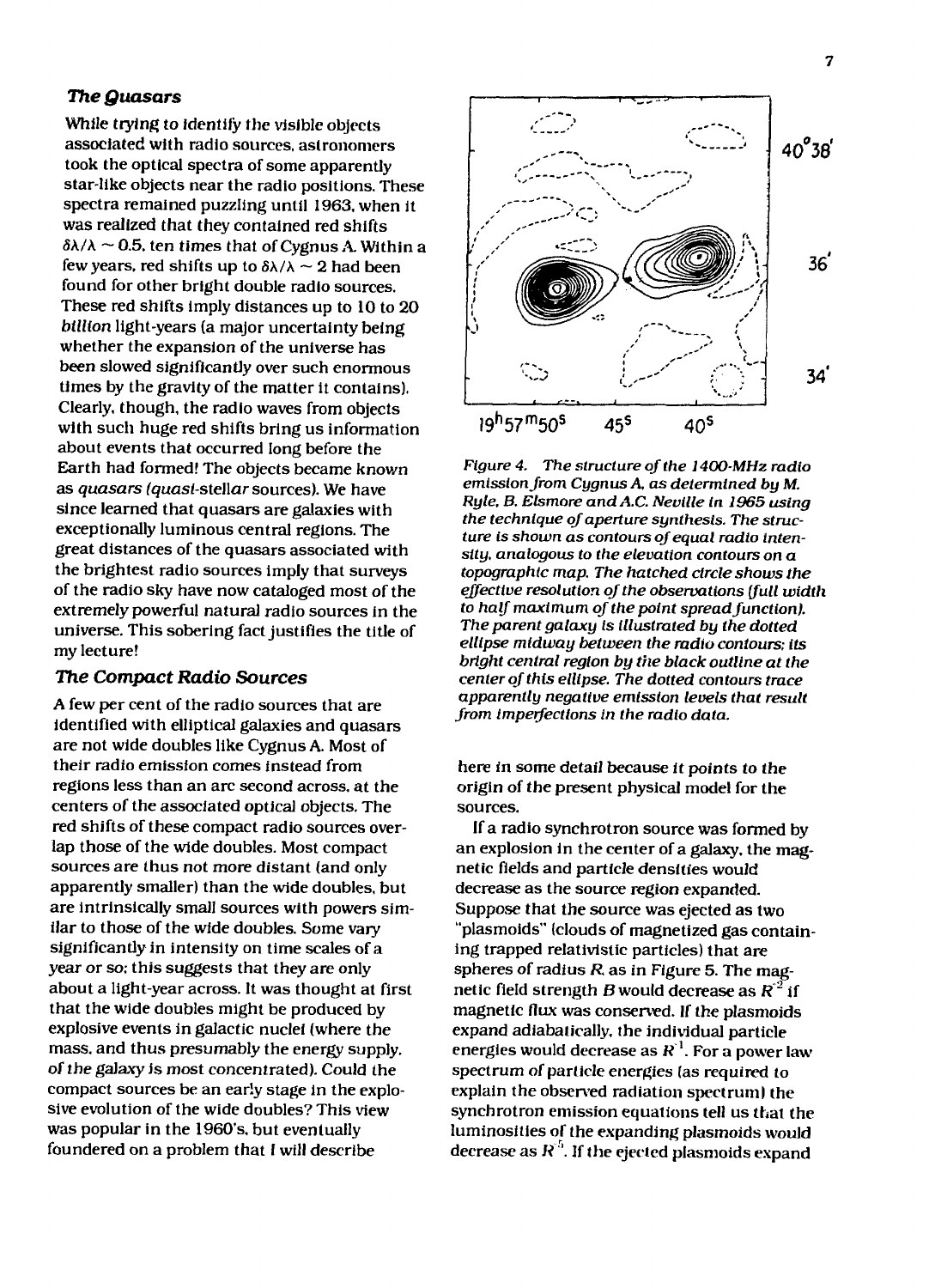

*Figure 5. Four stages in the production of a double radio source by an explosion in the center of a galaxy, as commonly envisaged during the* 1960's. The stellar population of the galaxy is *represented by the shaded ellipse. The black dot represents the dense central region. The lightly shaded circles represent two radio emitting "plasmoids" that break out of the galaxy along a line of least resistance to form the two emission "lobes". Attempts to relate the compact and extended mdio sources along these lines were to fail, as described in the text.*

from one light-year to 100.000 light-years in diameter, the precursors of the large sources ought to be about  $10^{25}$  times more luminous than the large sources themselves! Although several physical processes would intervene at small plasmoid sizes to reduce this ratio, the observed compact radio sources are evidently much too weak to be the unexpanded precursors of the wide doubles in such an "explosive" model.

#### *Hot Spots, Beams and Compact Cores*

By the early 1970's, the relationship between the wide doubles and the compact sources was unclear, and the notion that the doubles were formed by "one-shot" ejections from their galaxies was in great difficulty. At this time, groups

in Holland, Australia and the United States as well as in England were using aperture synthesis to make images of radio sources. Studies of Cygnus A (and of other wide radio doubles) continued to show important new features, as illustrated in Figure 6. There are radio "hot spots", intense small diameter features, on the outer edges of the lobes. Because these hot spots emit a high luminosity *L* from a small volume V, their magnetic field strengths and energy densities in the minimum-energy state are higher than those inferred for the more extended parts of the lobes. In such higher field strengths, the radiative lifetimes of the electrons emitting at radio frequencies in Cygnus A's hot spots would be only 10.000 years, although the hot spots are 100,000 light-years from the center of the galaxy. This discrepancy means that the hot spots cannot have traveled out from the galaxy radiating as they do now, even if they had moved at the velocity of light, if their magnetic field strengths are near those that minimize the total energy. This difficulty led theorists to consider models in which there is an energy source within or near the hot spots, whose output can be converted locally into relativistic particles and magnetic fields.



*Figure 6. The structure of the 5000-MHz radio emissionfrom Cygnus A as determined by PJ. Hargrove and M. Ryle in 1974 with a resolution shown by the hatched ellipse at the lower right While fully consistent with the lower-resolution view of the source in Figure 4, this highresolution result shows important newfeatures. These include the "hot spots", two regions of intense radio emission marked by the blackened regions at the edges of each lobe, and the weak, compact central component The contour interval in the patch around the central component is one-fifth that usedfor the outer regions, to show this central feature more clearly.*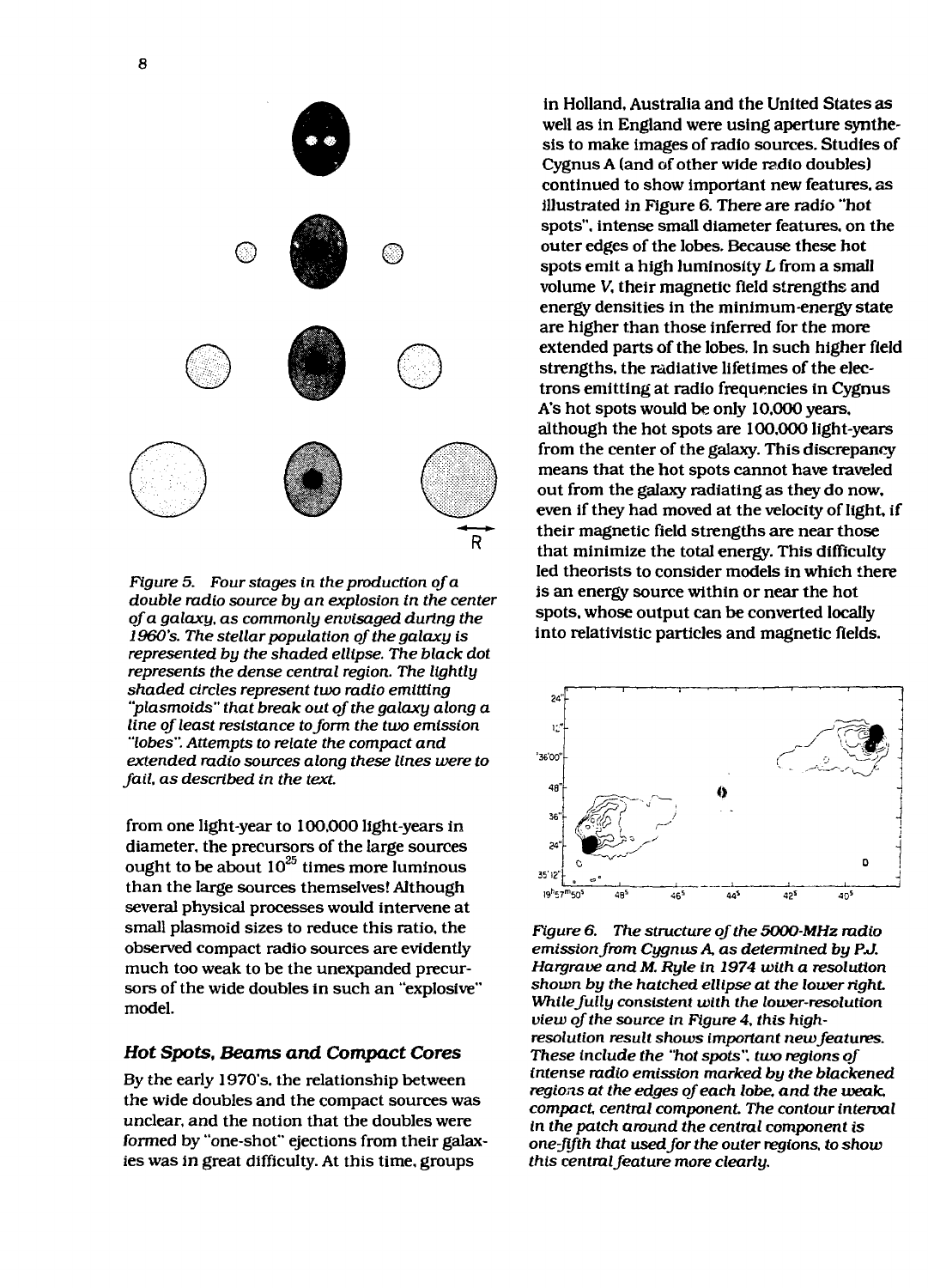In 1973, a new model evolved from ideas (hat were originally proposed by Martin Rees in England and by Phil Morrison in the U.S.A. In this model, the extended radio lobes are presumed to be continuously resupplied with energy by a directed beam emanating from a "central engine" (of an initially unspecified nature) in the parent galaxy or quasar. The model suggested that the beam (whose composition was also unspecified at this time) could be thought of as a supersonic fluid flow. Supersonic flow was proposed for two reasons. First, supersonic flows are more likely than subsonic flows to remain stable over the required large distances. Second, matter in a supersonic flow cannot know when the "downstream" end of the flow has run into the intergalactic medium. Two oppositely-directed supersonic beams

would therefore end at two shocks that travel slowly outward into the surrounding medium. Shocks can convert ordered bulk kinetic energy in a beam to other forms, including relalivistic particles. They can also amplify magnetic fields. The "energy sources" for the hot spots in this picture would be the shocked ends of the beams. This model was also attractive because directed bulk kinetic energy is not degraded by adiabatie expansion. Finally, it predicted that the precursors of the wide radio doubles would be small doubles, whose luminosities should be similar to those of the wide doubles. It thus avoided the need for the over-luminous (and nonexistent) compact precursors expected by "explosive" models.

The beam mode] was reinforced when detailed images of many of the radio "doubles"



*Figure 7. Aerial view of the Very Large Array (V1JK) radio telescope, operated by the National Radio Astronomy Observatory on the Plains of San Augustin in New Mexico. Twenty-six of the 27 identical 25 meter (82-foot) antennas are shown in this view, in which the antennas are in their most compact con-Jiguration. The antennas can be transported to 24 different stations along each arm of a Y-shaped railroad with two arms 21 km (13 miles) long and one arm 19 km (11.8 miles) long. In its most extended configuration, the VLA is used to image small, intense radio emission regions at high angular resolution. In the compact configuration shown here, it is used to image faint, extended regions.*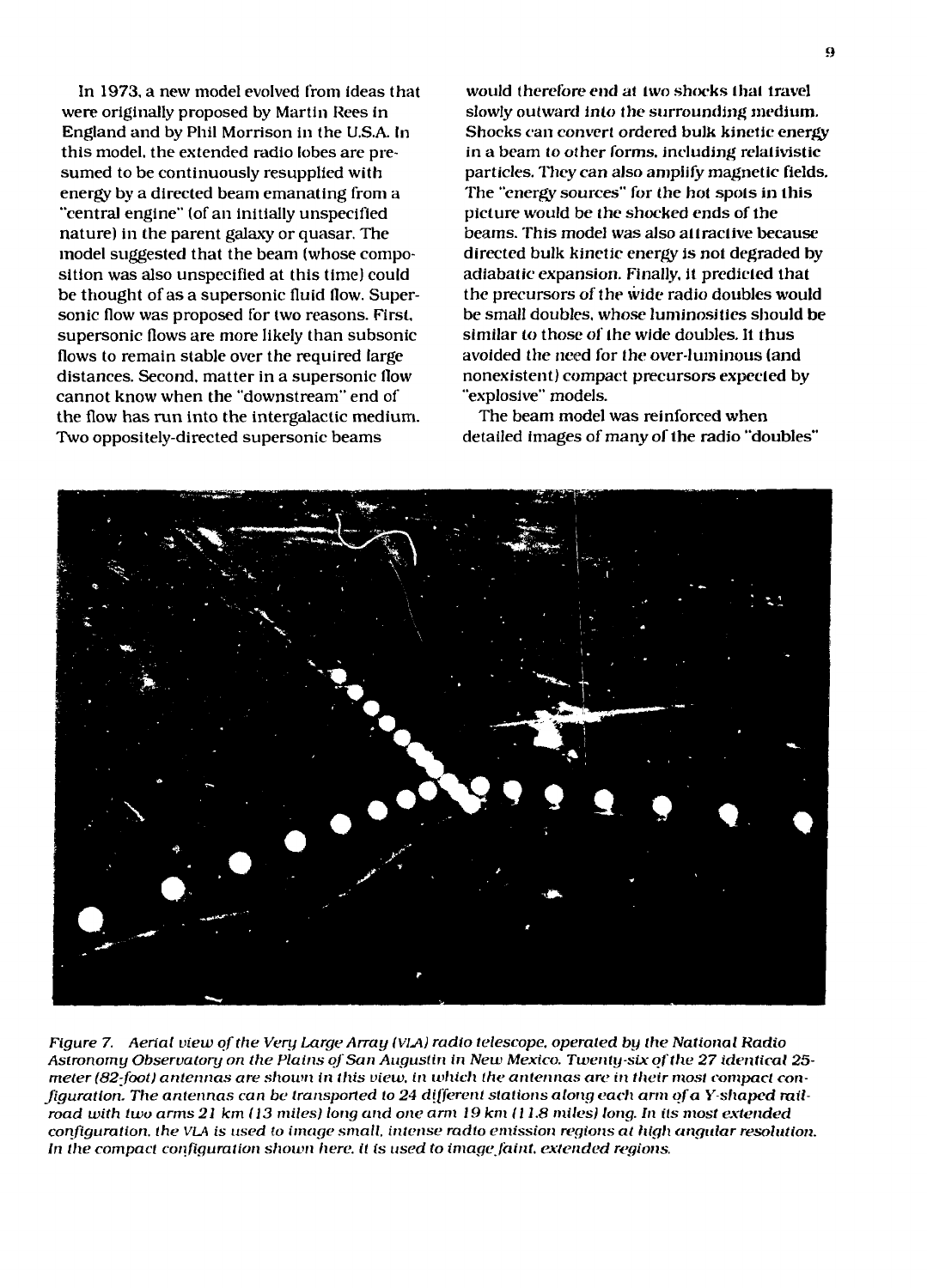showed that they are really "triples", that is. that they often contain a compact "core" radio source in the center of the parent object, emitting typically a few per cent of the total radio power. A compact radio source with only about 0.25% of the total intensity was discovered at the center of Cygnus A. as shown in Figure 6. Such radio cores are crude evidence for ongoing activity in the parent objects. However, much more potent evidence for the beam picture followed from the next advances in radio imaging technique.

#### **Radio** *Jets and The VLA*

Figure 7 shows the NRAO's Very Large Array, or VLA, on the Plains of San Augustin in New Mexico. This facility was built under the direction of Dave Heeschen and was fully commissioned in 1980. It is an array of 27 25-meter antennas that can be configured in four different ways along a Y-shaped railroad track whose arms are each about 20 km long. The figure shows the VIA in its most compact (and most photogenic!) configuration. To get angular reso-

lutions from 0.1 to 1 arc seconds, (comparable to those of optical telescopes) at centimeter wavelengths, we pick these 200-ton antennas up and move them further apart. The most expanded configuration of the antennas synthesizes an aperture about the size of the Capitol Beltway around Washington. D.C. By reconfiguring the VIA, we gain the equivalent of a photographer's zoom lens—we can choose to make high resolution images of a small field of view, or lower resolution images of a much larger field.

The signals received by the VLA'S 27 antennas are combined to form 351 interferometers operating simultaneously. This makes the VLA the fastest aperture synthesis instrument ever, but a more important advance has been that it also ushered in the first extensive use of digital image processing algorithms to enhance *Ryle's* basic technique. If we merely take the Fourier transform of the correlated signals from the 351 interferometers of the VLA, we get the view of Cygnus A shown in the top panel of Figure 8. This image has severe defects because we



*Figure 8. Three stages in the imaging of Cygnus A with the VIA at 4885-MHz (data oJRA. Perley and J.W. Dreher). In these displays, the most intense radio emission is dark, and the least* intense *emission light as in a photographic negative. The image in the top panel is severely corrupted by false responses to the emission from the bright hot spots. These responses occur because the incoming radio signals are not sampled at all possible locations in the synthesized aperture, but only on discrete "tracks" defined by the VLA's antenna stations. Because the pattern of the false responses is predictable, deconvolution from the image can produce a greatly improved display in the center panel The bottom panel shows the further improvement obtained by using the iiifonnation in the image itself to remove the corrupting effects of instabilities in the VIA electronics and of the Earth's atmosphere. The final image clearly shows the slender "radiojet" that links the central component of Cygnus A to the right-hand radio lobe.*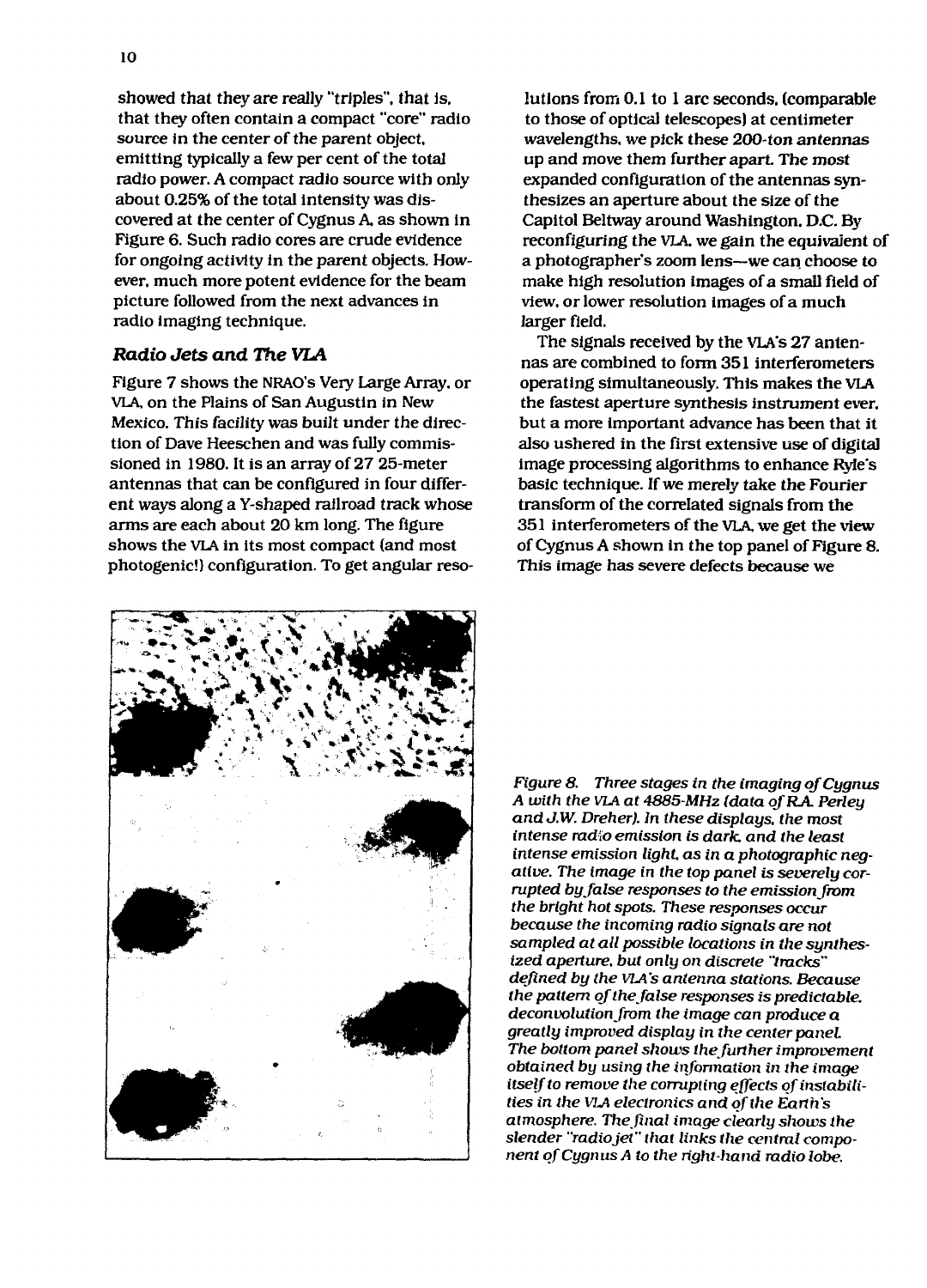cannot move the antennas to every possible location on the Plains of San Augustin, but only to a finite number of stations. This finite sampling produces "aliases" of bright emission throughout the image. (These aliases are like "sidelobe" responses in a single antenna's reception pattern.) But digital image processing methods can remove these unwanted responses to image faint features near strong ones. These techniques exploit our ability to predict the pattern of the false responses accurately because the "dish surface" of the synthesized antenna is itself defined in the computer. Removing the false responses yields the second image in Figure 8. We have also learned how to remove defects in the image that are caused by instabilities in our electronics or by fluctuations in the Earth's atmosphere along the path to the source. In the late 1970's. ways were found to use the data from the image itself to estimate and correct for such effects after the signals have been correlated and recorded, that is, "off-line". These techniques are analogous to the on-line methods of adaptive optics ("rubber mirrors") in optical signal processing and in laser weaponry. The third panel of Figure 8 shows the image obtained once the imperfections introduced by these effects have been minimized. This image shows many qualitatively new features in Cygnus A, including a tell-tale thread of radio emission that links the centra] core source to the lobe at the upper right.

This thread is a radio-luminous "umbilical cord" where the beam modelers had proposed that there should be a continuous outflow to the lobes from the central object. An important early discovery made with the VL.A was that many of the powerful double radio sources have such thread-like radio features emanating from their radio cores. Presuming that these features are indeed emission from within the outflows proposed by the theorists, astronomers termed them "radio jets". The radio jet and core in Cygnus A are both inconspicuous compared with those in many double sources associated with quasars. Figures 9 and 10 show examples of jets in wide-Iobed quasars observed with the VLA. Both quasars are about 8 billion lightyears from us. In both images, there is a bright radio "core" centered on the optical quasar, two extended emission lobes astride the core, and a prominent radio "jet" linking the core to one of

the lobes. Such jets were rarely glimpsed in **pre-**VLA radio images because the image quality (resolution and dynamic range) that could be achieved using 1970's techniques and algorithms was inadequate (though enough hints had appeared before the VLA was completed making the search for radio jets one of its first research programs).



*Figure 9. VLA i mage of the 4885-MHz radio emission from the quasar 3C175. The parent object coincides with the bright, compact central component and has a redshift of 0.768. The radio source is over 650.000 light-years across. i.e., over six times the diameter of our own Milky Way galaxy. The radio jet is over 300.000 light-years long, and contains several internal knots of enhanced emission.*



*Figure 10.* VLA *image of the 4885-MHz radio emission from the quasar 3C334. The parent object coincides with the bright, compact central component and has a redshift of 0.5550. The linear dimensions of the radio source are very similar to those of3Cl 75. shown in Figure 9. the radio jet again shows evidence of internal structure.*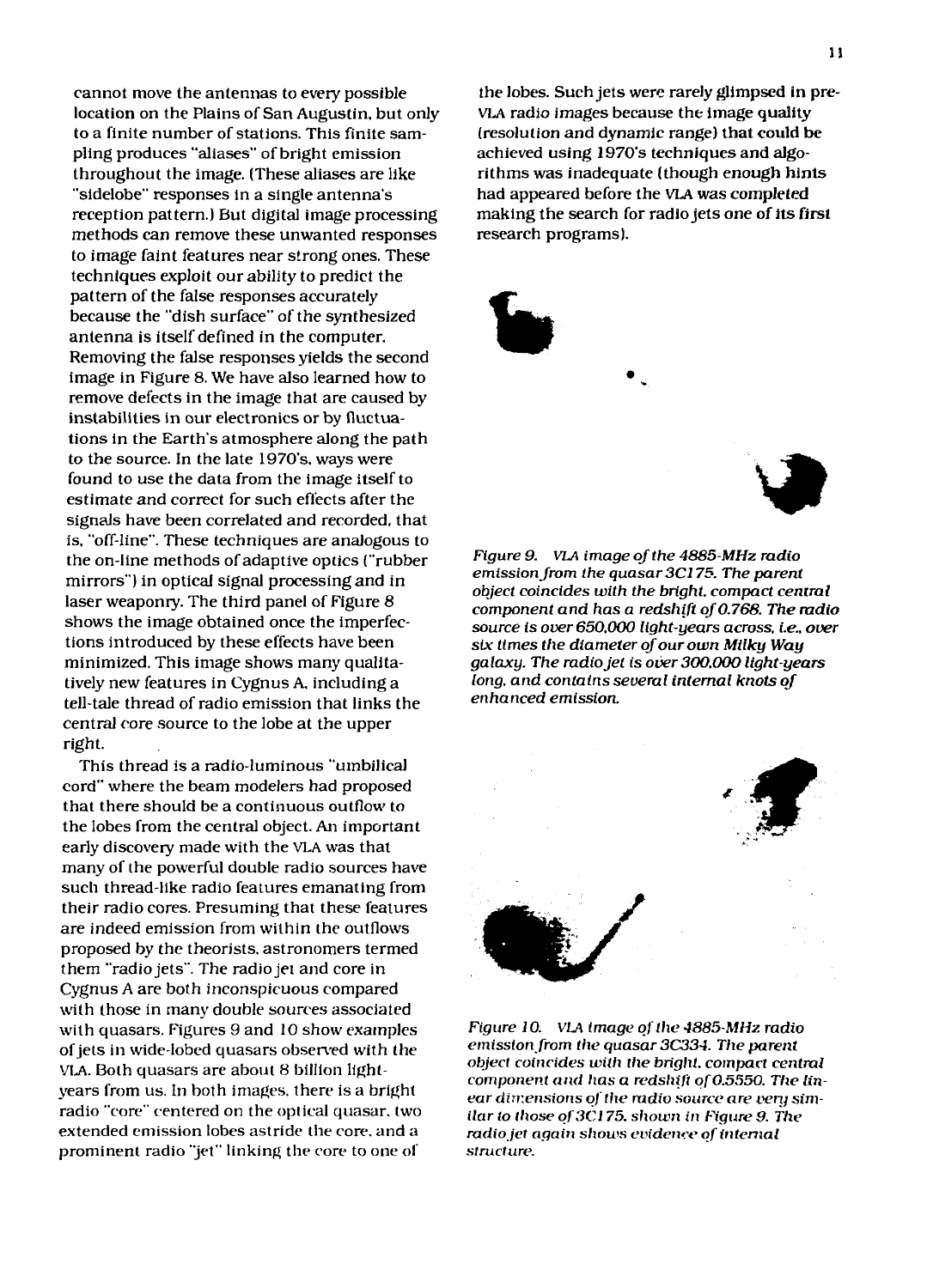Discovering thin radio features where the theorists had postulated directed energy flows began a new field of radio source research. This field hopes to explore the energy transport part of the radio source problem by relating observed features of the "radio jets" to what we know of dissipative processes in supersonic flows—either from laboratory experiments or from numerical simulations. A major difficulty is that we learn about the astrophysical flows through their synchrotron radiation, but flows that can be studied in the laboratory or modeled in computers rarely contain relativistic particles or magnetic fields. We therefore need to understand how to interpret features in flows that we see only by their synchrotron radiation. Comparisons between radio data and features of laboratory jets are difficult unless the relativistic particles and fields in the astrophysical "jets" are passengers trapped in a nonrelativistic flow. Computer codes can simulate a wider range of phenomena than can be studied directly in the laboratory, but most jet modeling codes that are available to astrophysicists (and that run in reasonable times in supercomputers) either make compromises about numerical resolution or assume axisymmetry or simplistic boundary conditions.

Despite these caveats, I believe that we are beginning to glimpse the basic physics of the radio jets in the powerful sources. Many of their features resemble those of hypersonic, low density outflows whose interactions with ambient gas  $\frac{d}{dt}$  mediated mainly by oblique shocks. Such shocks do not disrupt the flows, but peymit them to propagate stably down pressure gradients (such as those in the atmospheres of galaxies), while their pressures oscillate above and below that of the ambient gas. Compressions of the relativistic particles and magnetic fields at such shocks enhance the synchrotron emissivity locally. The radio jets are often "knotty", as expected on this picture. Observations of the sizes and spacing of the radio knots can be used to diagnose jet flow parameters such as the Mach number. Momentum balance also implies that the shocks at the end of a low-density hypersonic jet (the "hot spots") travel into the ambient gas much more slowly than the jet flow speed. The outflow must therefore first be slowed at the terminal shocks and then be deflected into a backflow by vortices around the shock region. The backflow builds a

"cocoon" around the jet, behind a stand-off bow shock. This model is a good prototype for a narrow jet feeding a wide radio lobe with a curved front, as observed in Cygnus A.

If this picture is correct, the dimensions of the backflow cocoon relative to the jet can also be used to estimate the Mach number and density of the flow. We can also estimate the energy flux in the beam (if this indeed replenishes the luminosity of the radio source) and the minimum pressures at features of the flow, such as jet knots and hot spots. When this information is assembled into a coherent model, we find that jet Mach numbers of order 10. and densities about 10 <sup>3</sup> that of the ambient medium, are required in the most powerful sources. But the most important parameter to emerge from such analyses is an estimate of the jet flow speed: for some of the most powerful sources, such as Cygnus A, this comes out to be close to the speed of light!

This suggests that the outflows, whose composition is mostly incidental to this discussion, may be thoroughly relativistic. in the sense that not only do they contain enough trapped relativistic electrons and magnetic fields to make them visible by their synchrotron emission, but the flow itself travels out from the galaxy at a velocity close to that of light.

#### **One-Sided** *Jets In Two-Sided Sources*

An obvious feature of Figures 9 and 10 is that each shows two radio lobes, but only one unambiguous radio jet. This is a general characteristic of the powerful sources—their jets are much brighter on one side than the other, despite the similar intensities of the main emission lobes. (The jets in less powerful double radio sources, such as that shown in Figure 11, are usually two-sided, but jet onesidedness is systematically more obvious in sources of higher powers.) These bright asymmetries of the jets have a simple explanation if the jet velocities *v* increase with source power, becoming close to c. the velocity of light, in the most powerful sources. Radiation from a jet that travels at velocity  $v = \beta c$  and at an angle  $\theta$ to our line of sight is Doppler shifted so that we observe a frequency  $\gamma^{-1}(1 - \beta cos\theta)^{-1}$  times that which is emitted. If *v* approaches *c*, the velocity of light, this effect significantly blue-shifts the radiation from the approaching flow, and redshifts the radiation from the receding one. As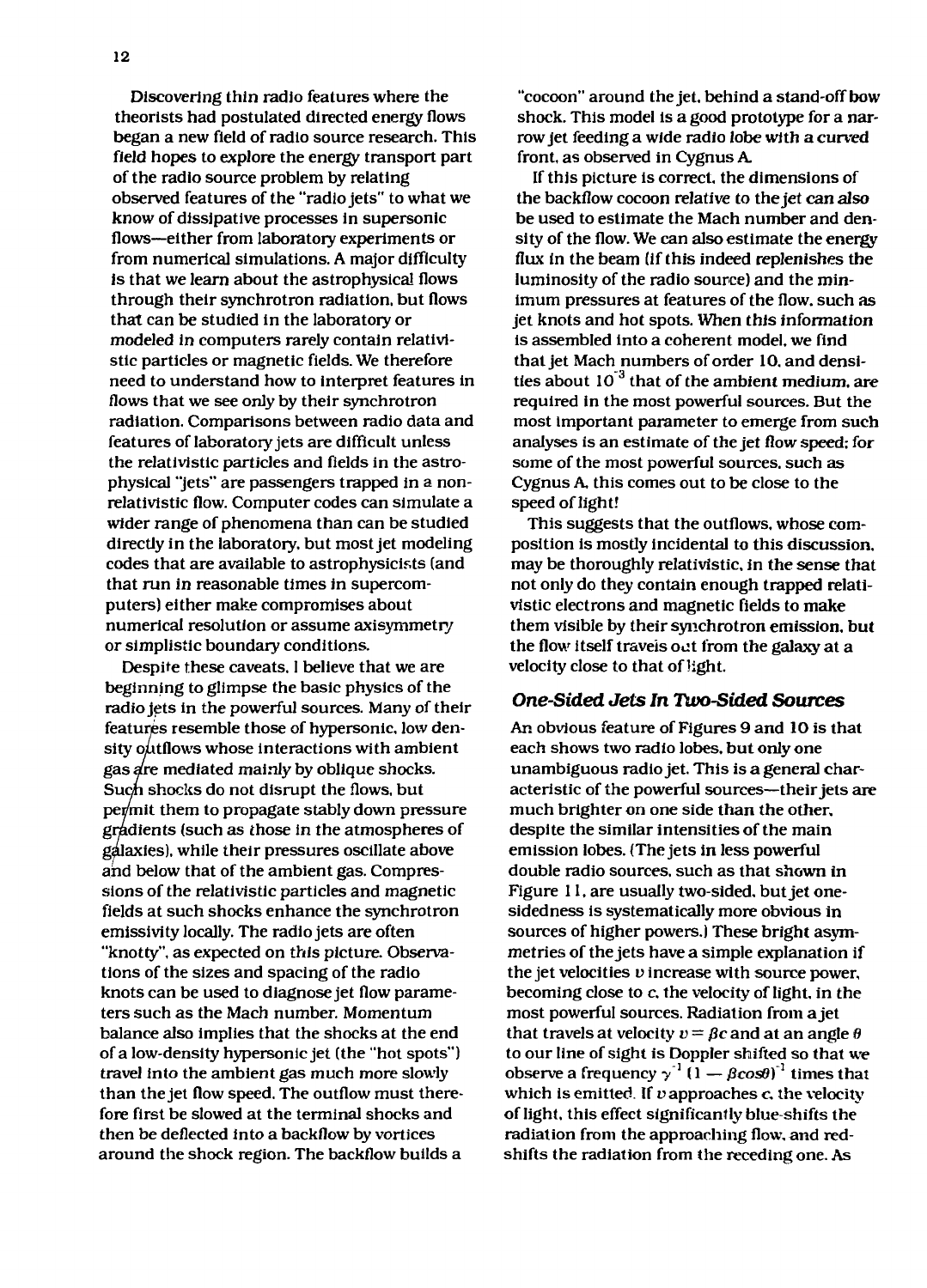the radio specuum of the jets is roughly a power law increasing to the lower frequencies  $\overline{\nu}$  as  $\nu$  <sup> $\alpha$ </sup> the frequency shift makes the approaching flow seem brighter and the receding one fainter. The observed intensity ratio of intrinsically symmetric approaching and receding relativistic jets due to this "Doppler favoritism" is

|  | $+\beta$ cos $\theta$                         |   |
|--|-----------------------------------------------|---|
|  |                                               |   |
|  | $\beta cos\theta$<br>$\overline{\phantom{a}}$ | I |

This can be large if v approaches  $c(\beta \rightarrow 1)$  and the jet lies close to the line of sight  $(\theta \rightarrow 0)$ .

However, the side-to-side asymmetry might be explained in other ways. Perhaps only one outflow is active at a time (switching from side to side to build up two lobes). Or. two outflows might be present but only one has enough relativistic electrons or magnetic fields to be detected as a synchrotron source. There are other observations, however, that suggest that some parts of the radio jets *move* at speeds close to that of light.

#### *Breaking The "Speed Limit"*

For radio astronomers to image the internal structures of the compact sources, and of the central radio cores in wide doubles, we need arc-millisecond resolution—meaning telescopes that are effectively thousands of kilometers across. When synthesizing apertures on the scale of the VLA, we bring the signals about 20 km from the individual antennas to a correlator over waveguide paths in real time. To span thousand-kilometer scales, we record the signals at the separated antennas and play them back later in exact synchronism at a central correlator. The path from the antenna to the correlator is a reel of digital tape in a truck, instead of thousands of kilometers of waveguide or optical fibers! This technique, of Very-Long-Baseline Interferometry (VLBI). was pioneered in the USA. and Canada in the late 1960's. It has been used to integrate antennas all over the world into a single planet-sized radio telescope. So far, the method has been practical only for a few special experiments per year, but it has been used to image the inner few arc-milliseconds of some strong sources, with one especially dramatic result.

It was learned in the 1960's that the intensities of some of the compact radio sources vary

significantly on time scales of years, or even faster. Imaging with arc-millisecond resolution showed (a) that they contain miniatures of the large-scale one-sided jets and (b) that their structures vary. Figure 12 illustrates this result with an image of the radio emission from near the center of a quasar. 3C273. The structure contains a still-unresolved core and some *more* extended features that resemble knots in a onesided jet. These features have clearly separated from the core over a period of about three years. This is obviously reasonable if the features are at the base of an outflow from the core. They may be regions where the outflow is denser than normal, such as outward-moving shocks. But if one turns the measured angular velocity of this motion into a linear velocity, knowing the distance to the source via its red shift, that velocity is apparently 5.3 times the speed of light!



*Figure 11. VIA image of the 1465-MHz radio emission from a radio galaxy at about the same distance from us as CygnusA. but whose radio power output is less than a thousandth that of CygnusA. This radio source is about a million light-years across. In this weak source, radio jets are delected on both sides of the parent galaxy. The parent object is a member of a cluster of galaxies, some of whose other* members *also contribute to this wide-field radio image. In this source, the radio Jets appear to have been bent backwards as a result of the galaxy's inotion through the tenuous atmosphere of the cluster. The jets in such weak sources are probably lowvelocity analogs of the relativistic jets in the most powerful sources.*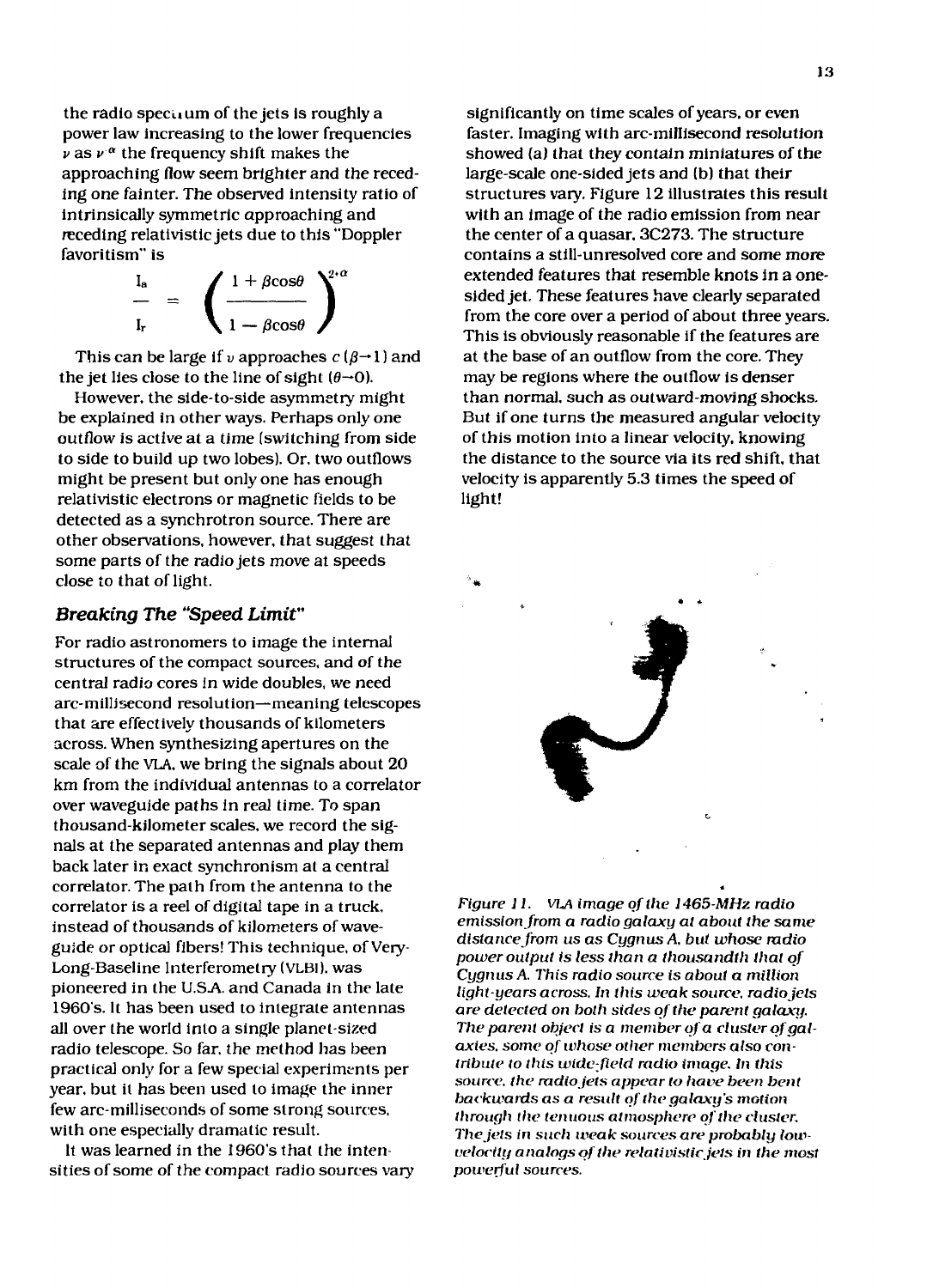Because the outward velocity is apparently faster than that of light, this phenomenon has been called "superluminal motion". Such apparent motion does not imply new physics that defies the speed limit prescribed by Einstein's theory of relativity. Rather, it is something that we should expect to see when a relativistically-moving flow points almost at us. as Figure 13 demonstrates. Suppose that a flow contains features, such as blobs of plasma or shocks, that move with a velocity *u* at an angle *6* to the line of sight. The emitting features move from position 1 to position 2 in a time interval *8U;* they travel a distance *vSU* along the jet path in this time. But the observer sees only the transverse component  $\delta^{\parallel} = v \delta t_e$  sin $\theta$  of the motion, and also receives the radiation at times separated by  $\delta t_0 = \delta t_e (1 - \beta cos \theta)$ . The observer therefore computes an apparent transverse velocity of

$$
v_{app} = \frac{\delta^{l}}{\delta t_{o}} = \frac{v \sin \theta}{1 - \beta \cos \theta}
$$

Time delays and geometry can therefore make  $v_{app}$ >>c if  $v \rightarrow c$  and  $\theta$  is appropriate. For a jet with a bulk Lorentz factor  $\gamma = (1 - \beta^2)^{-1/2}$ . apparent velocities  $v_{app} \sim \gamma v$  will be observed at angles  $\theta \sim \gamma^{-1}$  radians to the line of sight. The apparent superluminal motion in 3C273 could therefore be explained If the observed features are moving with a Lorentz factor  $\gamma \sim 5$  at about 10° from our line of sight. It is reasonable that a few percent of all sources in a randomlyoriented sample would have their jets so close to the line of sight. Only the approaching jet is seen, because of "Doppler favoritism".

These ideas lead to the relation between the compact and the extended sources that is sketched in Figure 14. We suppose that the powerful sources contain roughly symmetric outflows with velocities close to that of light, feeding two radio lobes. If we look at right angles to the radio structure we see two lobes, and nothing exciting in the center. If we look at an oblique angle, our view of the lobes is not altered radically (the structure of the source may become confused because the lobes are partly superposed on one another), but the Doppler favoritism makes the emission from the jets appear one-sided. If the jets are oriented sufficiently close to the line of sight, the Doppler boost may produce a source that



*Figure 12. Images of the central region of the quasar 3C273 with arc-millisecond resolution at 10650 MHz, obtained by T.J. Pearson. S.C. Unwin. M.H. Cohen. R.P. Linfield. ACS. Readhead. GA. Seieslstad. R.S. Simon and R.C. Walker in 1981 using Very Long Baseline Interferometry (VLB1) to link Jive antennas from West Germany to California. The images document the internal motions of knots in the source over a three-year period, showing an expansion at a velocity that is apparentlyj'aster than that of light.*

appears to be dominated by a central compact component, in which we may find superluminal motions with VLBI techniques. It is therefore attractive to interpret the small fraction of coredominated compact sources as those whose jet flows happen to be favorably aligned with respect to us.

Several other observations reinforce this view. Where one-sided jets are detected on both the parsec (generally arc-millisecond) and kiloparsec (generally arc-second) scales in the same object, the larger-scale jet is a plausible continuation of the small scale one, on the same side of the unresolved core. It is therefore likely that jet one-sidedness has a common origin on both scales, as provided for by the relativistic jet hypothesis. The small-scale jets are also well aligned with the large scale jets in sources with weak cores, but s.gnificantly misaligned with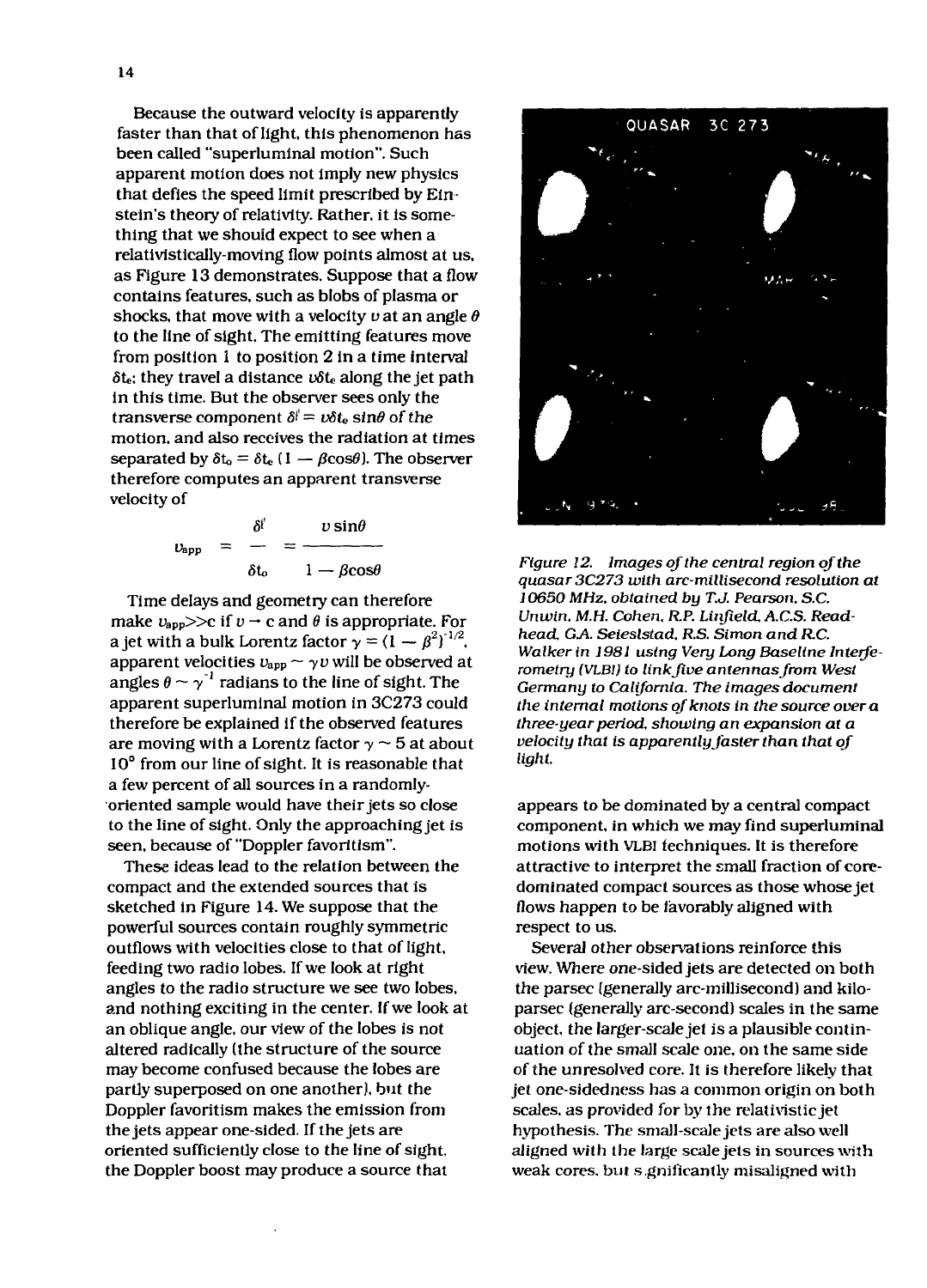them in sources with strong cores. This can be understood if most jets are slightly bent, as viewing a small bend almost "head-on" projects it into an apparently much larger one. Most large-scale jets do indeed appear to be slightly bent, in agreement with this notion.

*Figure 13. A diagram showing how motion of features along a jet can apparently break the speed limit set by the velocity of light. The dark circle represents a fixed feature, the lighter circle a second feature that moves from position 1 to* position 2 at velocity v in a time  $\delta t_{\rm e}$ . The observer *is far away in a direction that makes an angle 8 to the motion of the traveling feature. As explained in the text this geometry can lead to apparently faster-than-light growth of the pro-, jected separation*  $\delta^{\ell}$ .

*Figure 14. The modern paradigm for the relationship between compact and extended sources. The upper panel shows two radio jets emanating from the central region (dark circle) of galaxy or quasar (dark ellipse). The jets (shaded cones) terminate at hot spots (circles) and their backflow forms the radio lobes (lightly shaded ellipses). If the jets are relativistic, the appearance of the source depends strongly on its orientation relative to the observer. The views obtained by three different radio observers are sketched in the lower panel, where darkfeatures represent apparently intense radio emission, and lightfeatures apparently faint emission. Observer 1, almost aligned with jets, sees the central region and the approaching jet strongly amplified by Doppler boosting, but records the* other features at about the correct intensity. *Because this observer's line of sight is close to the jet axis, the true layout of the source is obscured by projection effects. Observer 2. at an oblique angle to the source axis, sees the source foreshortened, but may detect only one jet, due to "Dopplerfavoritism". Observer 3, almost perpendicular to the source axis, sees the source laid out correctly, but both of the jets and the central radio component may seem unduly faint because their radio emission is partly beamed away from the line of sight by the bulk relativistic motion.*



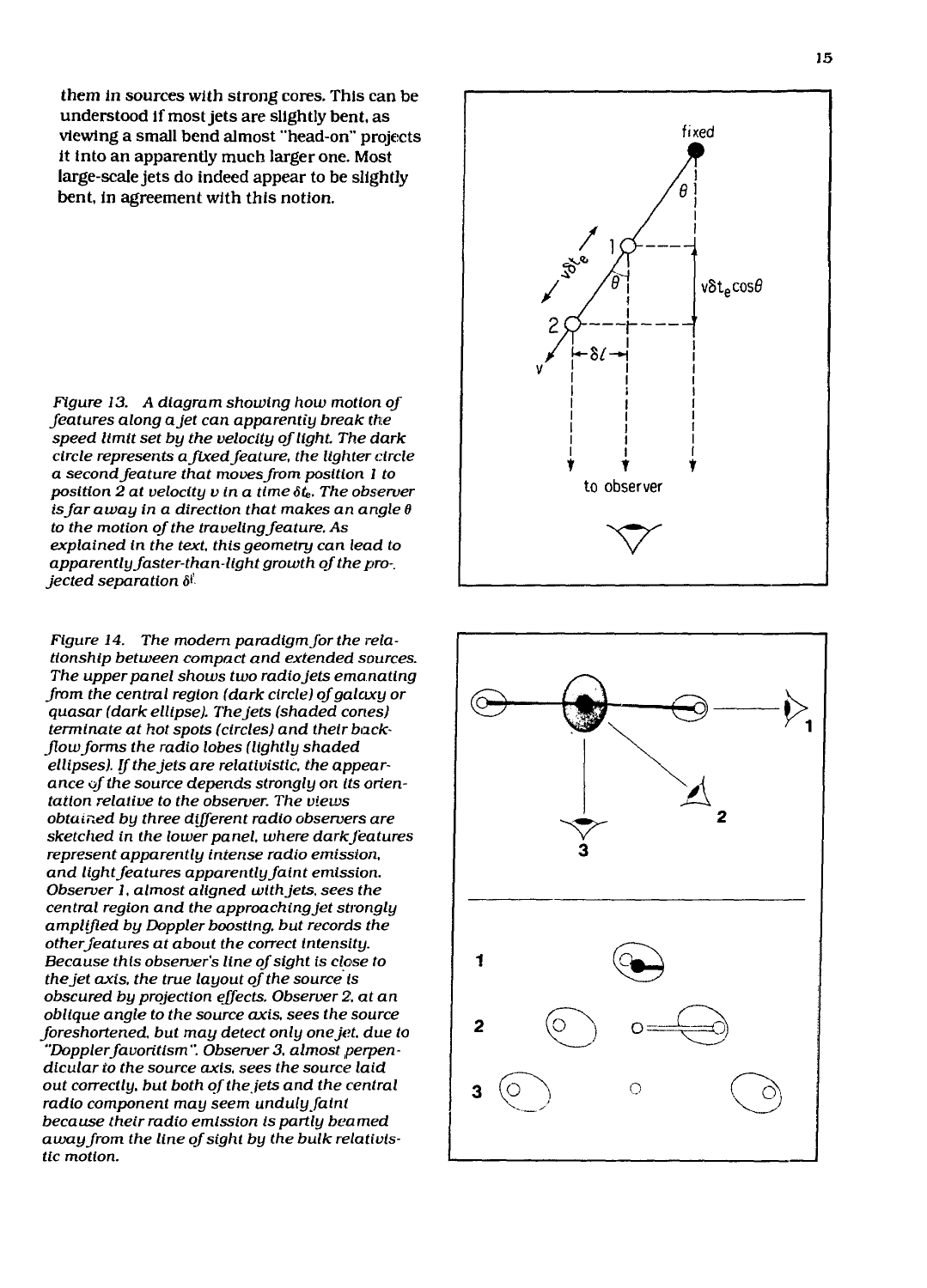#### *Nature of the "Central Engine"*

To complete the picture of the powerful sources, we must ask how flows may be launched from the center of a galaxy or quasar at velocities close to that of light. The hypothetical "central engine" must be able to liberate a total energy equivalent to the rest mass of  $10^5$ stars like the Sun at rates up to  $10^{38}$  watts, that is, about  $2\times$  10  $^2$  solar rest-masses per year, in the most powerful sources. It must do this in the form of a jet that is well collimated a few light-years away from the "engine" (to explain the jet-like features seen by VLBI). The "engines" must have sizes less than a few lightyears (the typical distance between individual stars in our part of the Milky Way!) A few comppct sources vary significantly on time scales of days at optical and X-ray wavelengths, so even smaller (light-day) scales may be relevant.

Relativistic jets are most likely to originate from interactions in a relativistically deep potential well, that is, in the gravity-dominated environment of a mass so compact that the full equations of General Relativity are required to describe it. Everything that we know about the "central engine" suggests that it indeed contains a large mass in a small volume. General Relativity tells us that the ultimate fate of large masses in small volumes is for gravity to dominate all other forces, forming "Black Holes". The Black Hole is a mass with a gravitational potential well so deep that not even photons can climb out of it; the "escape velocity" exceeds that of light. This terminology emphasizes the conditions within the so-called Schwarzschild radius of the center of the mass, but the most interesting region for the physics of radio source "central engines" is just outside this radius. Here, matter can stably orbit in the Black Hole's gravitational field, while energetic processes occur whose consequences can reach the outside world. The generic model for the central engine is thus a "Black Hole Plus".

#### *The "Black Hole Plus"*

The interactions between gas and stars in galaxies allow a fraction of the contents of a galaxy to lose energy and to settle toward the galactic center with small, but finite, angular momentum. The most likely final configuration of the settled material is a centrifugally flat-

tened disk around a rotating central mass. The angular momentum of the material is ultimately stored as rotation of the central mass and as orbital motion in the surrounding disk. The disk is supported centrifugally in its equatorial plane and vertically by whatever pressures are generated within It.

Orbital dynamics near a Black Hole contain some peculiarly relativistic effects. The effective potential for radial motion at a given angular momentum differs from the simple Newtonian potential in having a relativistic "pit" at its center. Material with low (but not zero) angular momentum has no stable orbit and must spiral into the hole. However, there is a range of distances and angular momenta in which stable circular orbits are possible. Most of the material in the disk has parameters within this range, but the system is dynamic. Viscous interactions generate torques that transfer energy and angular momentum outward in the disk. The material with the lowest angular momentum drifts *to* the center and is added to the rotating Black Hole, whose spin energy can be up to 29% of its mass energy.

If matter continues to rain down onto the system, the mass of the Black Hole increases as it acquires low-angular momentum material from the disk. The detailed structure of such a "Black Hole Plus" system is controlled by several parameters. *One* is the mass arrival (accretion) rate relative to a critical value known as the Eddington rate, which determines the dynamical importance of radiation pressure in the system. If accretion "smothers" the system, radiation is trapped and contributes *to* the vertical support of the disk. The second is the inflow time scale (set by viscosity in the disk) and its ratio to the cooling time scale. This combination controls the temperature of the gas. If the in-falling gas cannot cool effectively, the inner parts of the disk will be thick, supported either by radiation pressure (at high accretion rates) or by gas pressure (at lower accretion rates).

#### *Launch Mechanisms For Relativistic Jets*

Most of the recent models for the "central engine" rely on highly efficient energy releases that are possible as material accretes onto a "Black Hole Plus". In principle, up to 42% of the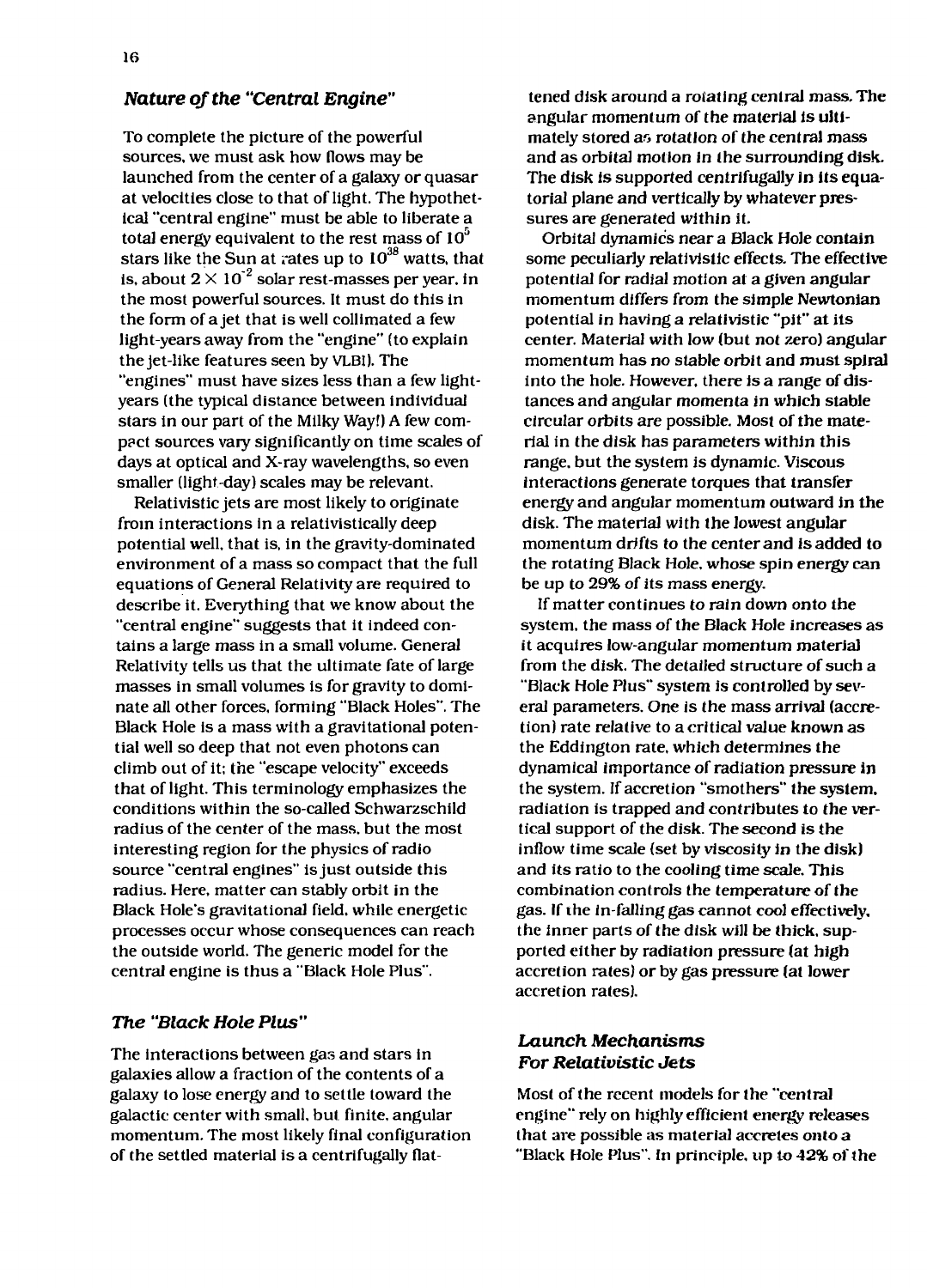total rest energy of the infalling material can be made available, as this is the fraction of the rest energy that has been liberated from gravitational potential energy at the last stable orbit around a rotating Black Hole. Although not all this energy can be extracted to "infinity", several mechanisms have been suggested whereby some material can get more than its fair share of the free energy and then escape preferentially at right angles to the disk.

Some models rely on the existence and the geometry of a "funnel" over the rotational poles of the Black Hole. The "funnel" is a region around the rotation axis within which material must either have positive total energy, and thus escape, or have so little angular momentum that it falls into the Black Hole. On the funnel walls, the angular momentum per unit mass equals the critical value. The evacuated funnel provides two ready-made channels leading to the outside world. For example, if the disk is supported primarily by radiation pressure, a radiatively driven'"wind" should leak out of the funnel. Such winds can have speeds corresponding to Lorentz factors  $\gamma$  up to about 2, but this is not enough to explain the superluminal motions observed within some compact sources. There is also doubt about the stability of thick disks to azimuthal perturbations.

More exotic acceleration mechanisms involving electromagnetic or magnetohydrodynamic effects in the disks seem more likely to reach bulk Lorentz factors as high as those implied by the fastest superluminal motions. These mechanisms generally suggest that an external current system creates a large scale magnetic field that threads the rotating disk. The disk will be fully ionized and thus a good conductor. The threaded fields are therefore wound into a toroidal configuration by the rotation of the disk until this winding generates large electric fields. Various calculations have shown that electrodynamic processes could then launch a Poynting flux jet up the rotation axis of the disk. Charges may also be stripped from the disk and be accelerated along the magnetic field lines, creating a centrifugally driven magnetohydrodynamic wind. It appears possible, at least in principle, for such effects to extract large powers from a spinning Black Hole embedded in a dense magnetized disk, provided the power escapes preferentially up the rotation axis without disrupting the disk.

#### *The State of the Models*

Although many details remain *to* be worked out, such "Black Hole Plus" models hold great promise for making relativistic jets as an integral part of the process of accretion of gas and stars from throughout a galaxy onto its nuclear region. The "fuel" for the "central engine" would then be gas and stars that settle toward the center of the galaxy.

In some models, the fundamental energy supply of the radio sources is the gravitational potential energy released from this in-falling matter. In some electromagnetic models, the gas acts as a catalyst rather than directly providing the energy: in others, the rotational energy of the central Black Hole is extracted by magnetic braking. But if the "engine" is "started" by gas that falls to the center of the galaxy, we may be able to understand why the spiral galaxies do not make powerful radio sources. Although spiral galaxies may have small Black Holes at their centers, their gas and stars are centrifugally supported—their huge flattened disks, like the "lens" of the Milky Way, are stabilized by rotation with a relatively large angular momentum per unit mass. In contrast, the elliptical galaxies are not rotationally supported or highly flattened. Parts of the "central engine" may therefore exist in both types of galaxy, but in spirals such as our own galaxy its fuel supply is restricted by the general rotation.

The "combustion chamber" is likely to be the  $\frac{1}{2}$  compassion channel to mely to be the environment of a Black Hole of about  $10^8$  to  $10^9$ solar masses, whether the energy that is extracted is rotational or gravitational in origin. In either case, the efficiency (energy released per unit rest mass) can be as high as 10% or 20%, much higher than that from nuclear fusion. Furthermore, mechanisms exist for coupling this effectively to a "transmission" that is an electro or magnetohydrodynamically launched jet with a bulk Lorentz factor *y* as high as 5. a few light-years away from the Black Hole. The fluctuations at the base of the jet that let us observe the superluminal motions may be related to instabilities in the disk, or to fluctuations in the mass accretion onto it.

Little of this basic picture can be verified directly. The smallest region we can resolve by VLBI in a nearby source is about  $10^{14}$ km across, while the Schwarzschild radius is about  $10^8$ km times the mass of the Black Hole in units of  $10^8$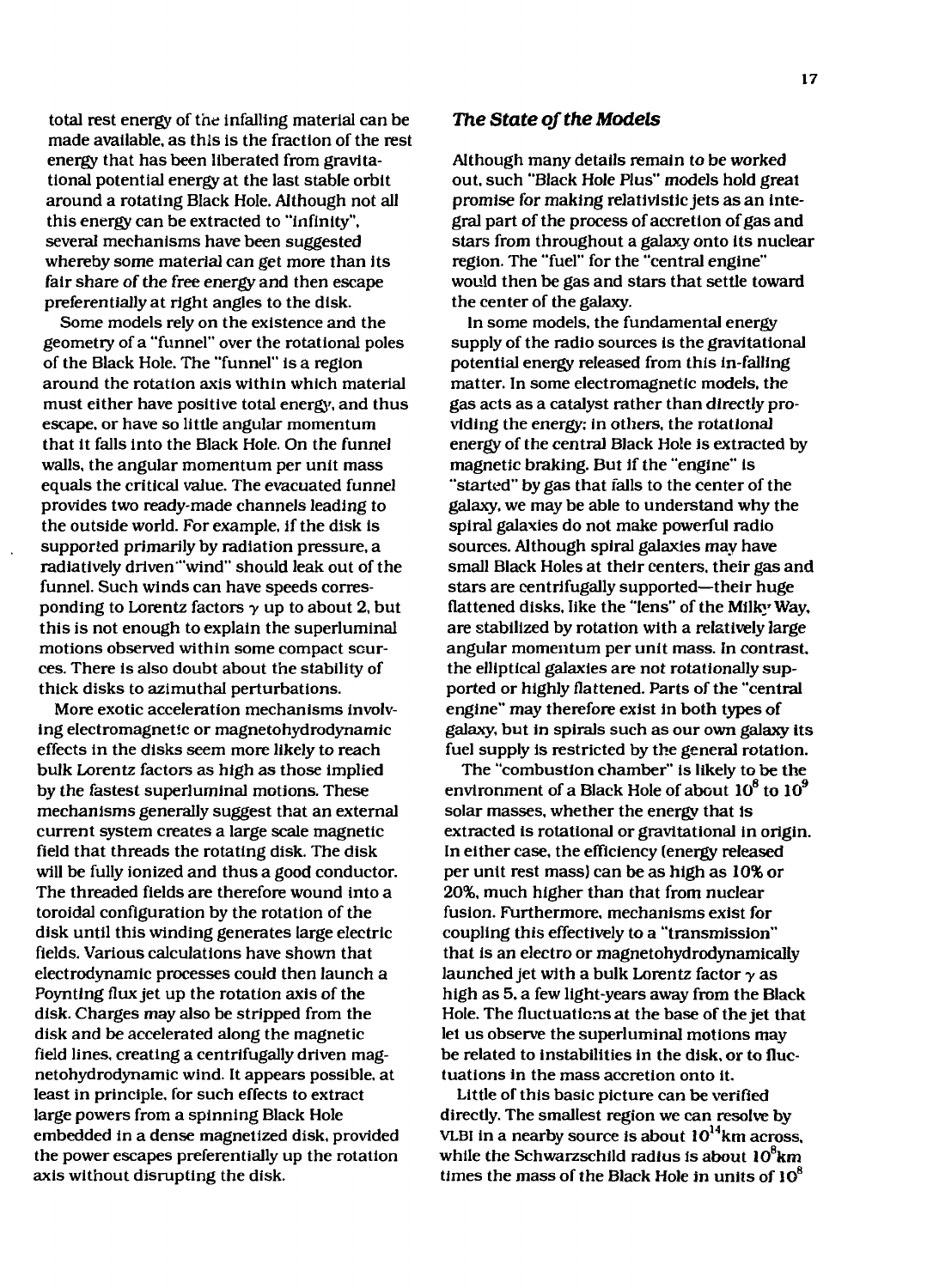solar masses! The "Black Hole Plus" physics also deals with high energy interactions in strong gravitational fields, where we cannot test General Relativity directly. Computer simulations also play an important role in modeling the stability and structure of the disks and in solving the equations of electro and magnetohydrodynarnic models for the energy release. The validity of the models is thus tied to the validity of these simulations. There are, however, some troublesome observations that I have left until the end to discuss because it is just these problems that the VLBA, the NRAO's next major instrument, will be able to attack.

#### *VLBA for the 1990's*

Figure 15 illustrates the VLBA. which will be the NRAO's new instrument for the early 1990's. It will be an array of 10 radio telescopes distributed from the Caribbean to Hawaii, with a con-

centration around the VLA in New Mexico. (For some experiments, the VLA and the VLBA may eventually be linked to image wide fields of view with the angular resolution of a planet-sized telescope). The VLBA will differ In several crucial respects from the arrays of existing antennas that produced the initial evidence for superluminal motions. These arrays are put together by coordinating observations at many different institutions, and scheduling their antennas to look at the same object simultaneously. The antennas have been built for other purposes, differ in their electromechanical properties, and so are difficult to use together effectively, especially for observations of polarized emission that will give clues to magnetic field structures in the compact sources. The arrays are also not available for fuil-time VLBI use. The VLBA will be a dedicated planet-sized telescope with identical antennas in full time use. It will give good



*Figure 15. Schematic of the Very Long Baseline Array (VLBA). now being constructed by the National Radio Astronomy Observaton* j. *This radio telescope will be made up often automated 25-meter (82foot) antennas distributed from Hawaii to St Croix. Each antenna will independently record the data it receives during coordinated observations of a target radio source. The magnetic tapesfrom each antenna will be sent to New Mexico and correlated there in a specially designed digital computer capable of nearly one trillion multiplications per second. Subsequent processing of the correlated data will allow the synthesis of an aperture 8000 miles in diameter, making the VLBA the largest dedicated radio telescope on Earth.*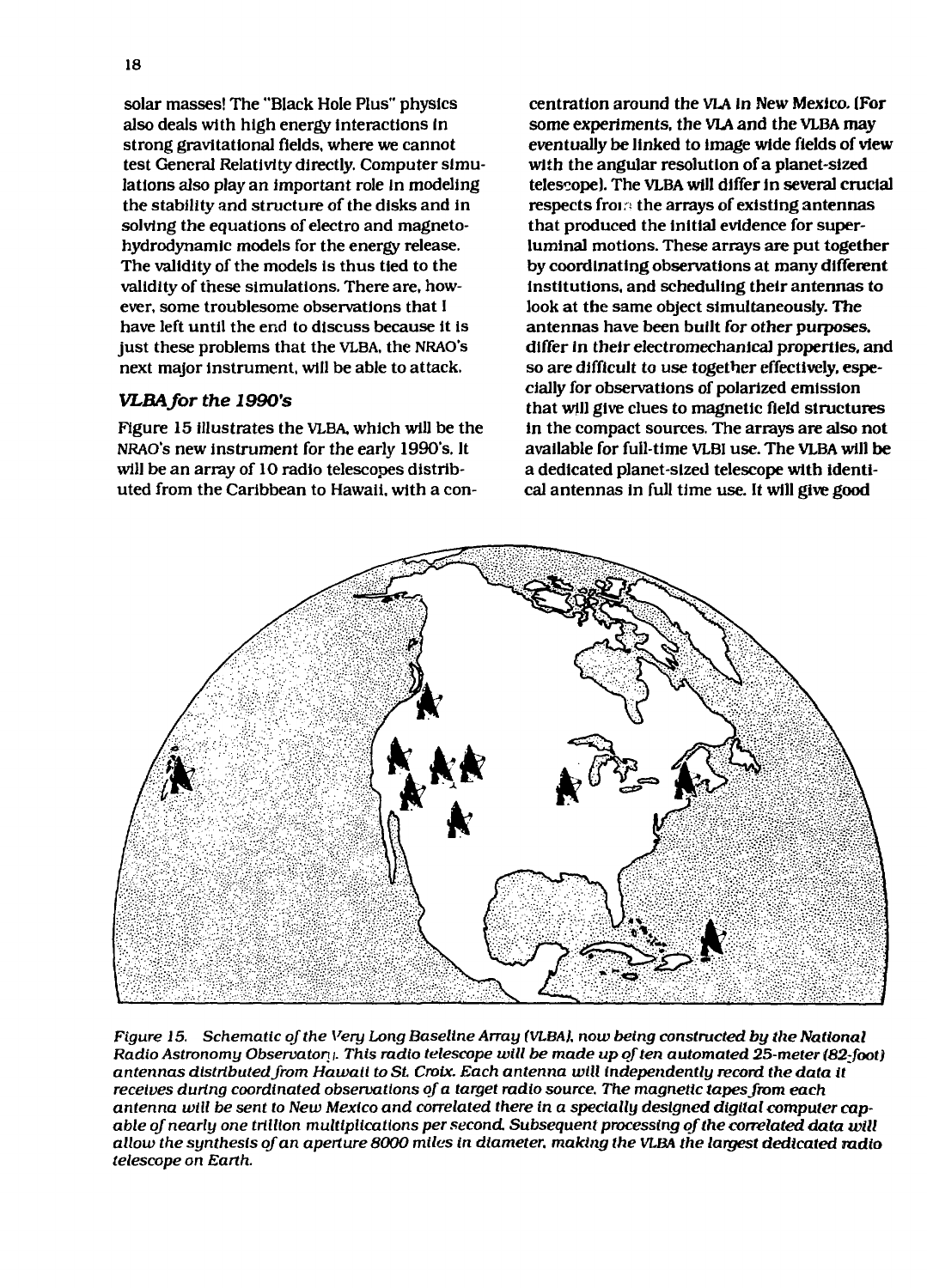image quality because it has been designed to take full advantage of the advanced Image processing concepts that have transformed the images from the VLA. The example of Cygnus A shows us that although crude images revealed basic physical problems, such as the size and double structure of radio galaxies, important clues to the solutions (such as hot spots and jets) were hidden until the image quality improved. May we now be misinterpreting the superluminal motion because we have only relatively crude pictures of it?

A major problem at present is that too many sources appear to exhibit superluminal motions. If the relativistic jet picture is correct, superluminal motion requires the jet to be oriented near the line of sight, so only a few sources in a randomly oriented sample should show it. Most of the sources that can be studied with present VLBI arrays have bright, compact cores. They may therefore form an orientationally biased sample (due to brightness boosting by the Doppler favoritism), in which superluminal motion is more common than it would be in a randomly-selected one. The VLBA will allow us to explore how the apparent velocities of features in the cores correlate with independent indicators of the orientation of the sources in

larger, and perhaps less biased, samples. We will also be able to study the "superluminally moving" radio blobs to learn whether their kinematics, brightness evolution, and magnetic properties are consistent with interpreting them as features of relativistically moving flows. The VLBA will undoubtedly make its first contributions to the physics of powerful radio sources in these areas.

Radio astronomers have been trying to understand the physics of the most powerful sources for over 40 years. Each new improvement in our imaging ability has led to new physical insights, as I hope this lecture has demonstrated. The VLA convinced us that "beam" models are appropriate for the whole population of such sources. Testing whether the radio jets are fully relativistic will be a major step toward understanding how they are launched, and thus toward understanding the nature of the central engines. Only when we understand both the central engines and how they are fuelled will we know the place of the powerful radio sources in the evolution of galaxies, and thus in the evolution of the universe as a whole. Studies of radio jets with the VLBA will take us closer to the heart of these problems than ever before.